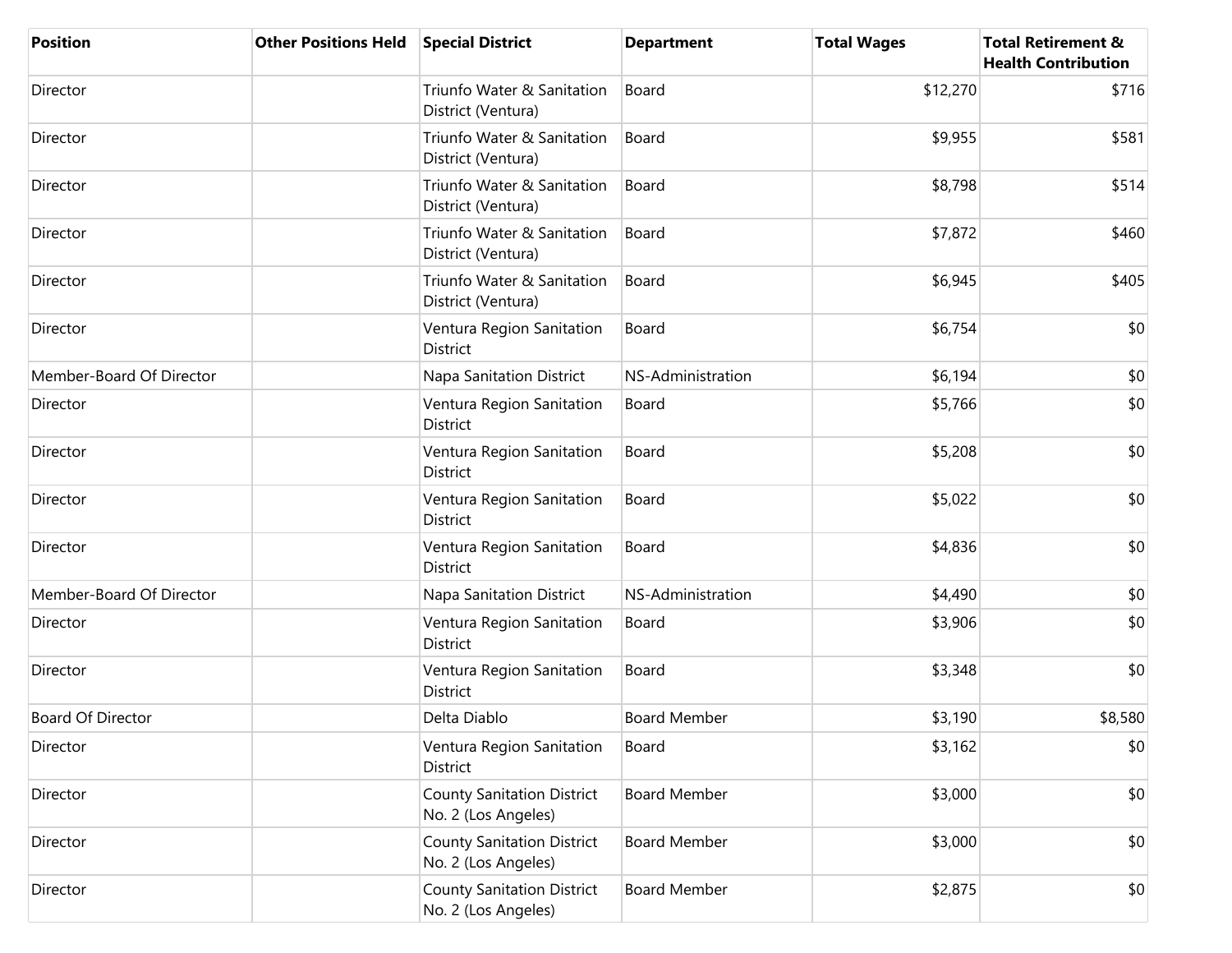| Director                 | <b>County Sanitation District</b><br>No. 2 (Los Angeles)                        | <b>Board Member</b>   | \$2,875 | \$0      |
|--------------------------|---------------------------------------------------------------------------------|-----------------------|---------|----------|
| Director                 | <b>County Sanitation District</b><br>No. 2 (Los Angeles)                        | <b>Board Member</b>   | \$2,875 | \$0      |
| Director                 | <b>County Sanitation District</b><br>No. 2 (Los Angeles)                        | <b>Board Member</b>   | \$2,813 | \$0      |
| Director                 | Sacramento Regional<br>County Sanitary<br>(Sacramento)                          | <b>District Board</b> | \$2,800 | \$0      |
| Director                 | Sacramento Regional<br>County Sanitary<br>(Sacramento)                          | <b>District Board</b> | \$2,800 | \$0      |
| Director                 | Ventura Region Sanitation<br>District                                           | Board                 | \$2,790 | \$0      |
| Director                 | <b>County Sanitation District</b><br>No. 2 (Los Angeles)                        | <b>Board Member</b>   | \$2,750 | \$0      |
| Director                 | <b>County Sanitation District</b><br>No. 2 (Los Angeles)                        | <b>Board Member</b>   | \$2,625 | \$0      |
| <b>Board Of Director</b> | Delta Diablo                                                                    | <b>Board Member</b>   | \$2,427 | \$19,784 |
| Director                 | <b>County Sanitation District</b><br>No. 2 (Los Angeles)                        | <b>Board Member</b>   | \$2,375 | \$0      |
| Director                 | South San Luis Obispo<br><b>County Sanitation District</b><br>(San Luis Obispo) | <b>Board Member</b>   | \$2,300 | \$0      |
| Director                 | <b>County Sanitation District</b><br>No. 2 (Los Angeles)                        | <b>Board Member</b>   | \$2,250 | \$0      |
| Director                 | <b>County Sanitation District</b><br>No. 2 (Los Angeles)                        | <b>Board Member</b>   | \$2,250 | \$0      |
| Governing Officer        | Crestline County Sanitation<br>District (San Bernardino)                        | Board                 | \$2,200 | \$0      |
| <b>Board Of Director</b> | Delta Diablo                                                                    | <b>Board Member</b>   | \$2,133 | \$24,063 |
| Director                 | <b>County Sanitation District</b><br>No. 22 (Los Angeles)                       | <b>Board Member</b>   | \$2,125 | \$0      |
| Director                 | <b>County Sanitation District</b><br>No. 2 (Los Angeles)                        | <b>Board Member</b>   | \$2,014 | \$0      |
| Director                 | <b>County Sanitation District</b><br>No. 2 (Los Angeles)                        | <b>Board Member</b>   | \$2,000 | \$0      |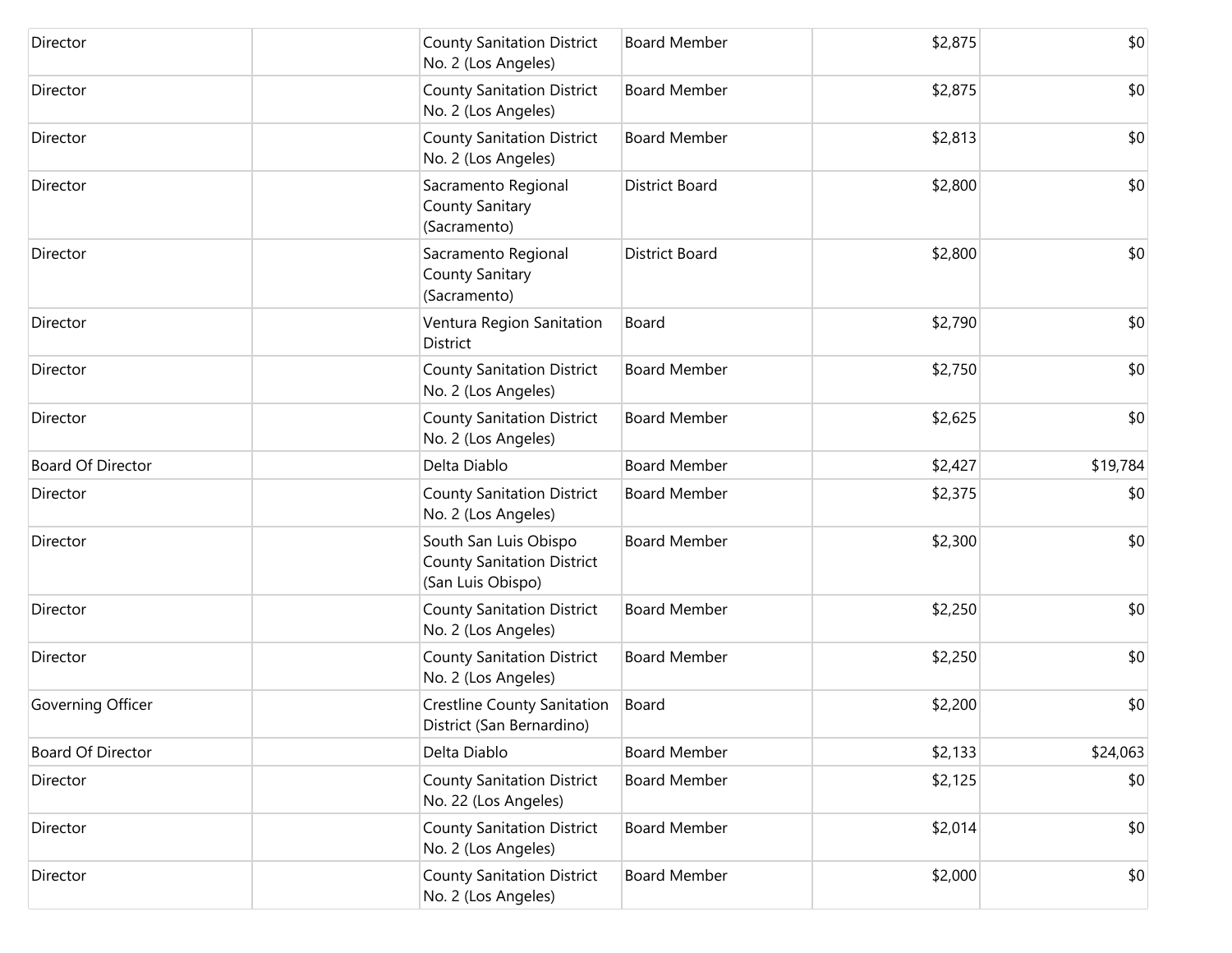| Director          | <b>County Sanitation District</b><br>No. 21 (Los Angeles)                       | <b>Board Member</b> | \$2,000 | \$0 |
|-------------------|---------------------------------------------------------------------------------|---------------------|---------|-----|
| Governing Officer | Crestline County Sanitation<br>District (San Bernardino)                        | Board               | \$2,000 | \$0 |
| Director          | South San Luis Obispo<br><b>County Sanitation District</b><br>(San Luis Obispo) | <b>Board Member</b> | \$1,900 | \$0 |
| Director          | <b>County Sanitation District</b><br>No. 1 (Los Angeles)                        | <b>Board Member</b> | \$1,875 | \$0 |
| Director          | <b>County Sanitation District</b><br>No. 19 (Los Angeles)                       | <b>Board Member</b> | \$1,875 | \$0 |
| Director          | <b>County Sanitation District</b><br>No. 2 (Los Angeles)                        | <b>Board Member</b> | \$1,875 | \$0 |
| Director          | <b>County Sanitation District</b><br>No. 8 (Los Angeles)                        | <b>Board Member</b> | \$1,875 | \$0 |
| Director          | <b>County Sanitation District</b><br>No. 1 (Los Angeles)                        | <b>Board Member</b> | \$1,750 | \$0 |
| Director          | <b>County Sanitation District</b><br>No. 2 (Los Angeles)                        | <b>Board Member</b> | \$1,750 | \$0 |
| Director          | <b>County Sanitation District</b><br>No. 28 (Los Angeles)                       | <b>Board Member</b> | \$1,750 | \$0 |
| Director          | <b>County Sanitation District</b><br>No. 15 (Los Angeles)                       | <b>Board Member</b> | \$1,688 | \$0 |
| Director          | <b>County Sanitation District</b><br>No. 22 (Los Angeles)                       | <b>Board Member</b> | \$1,688 | \$0 |
| Director          | <b>County Sanitation District</b><br>No. 18 (Los Angeles)                       | <b>Board Member</b> | \$1,625 | \$0 |
| Director          | <b>County Sanitation District</b><br>No. 2 (Los Angeles)                        | <b>Board Member</b> | \$1,625 | \$0 |
| Director          | <b>County Sanitation District</b><br>No. 2 (Los Angeles)                        | <b>Board Member</b> | \$1,625 | \$0 |
| Director          | Sacramento Regional<br>County Sanitary<br>(Sacramento)                          | District Board      | \$1,600 | \$0 |
| Governing Officer | Crestline County Sanitation<br>District (San Bernardino)                        | Board               | \$1,600 | \$0 |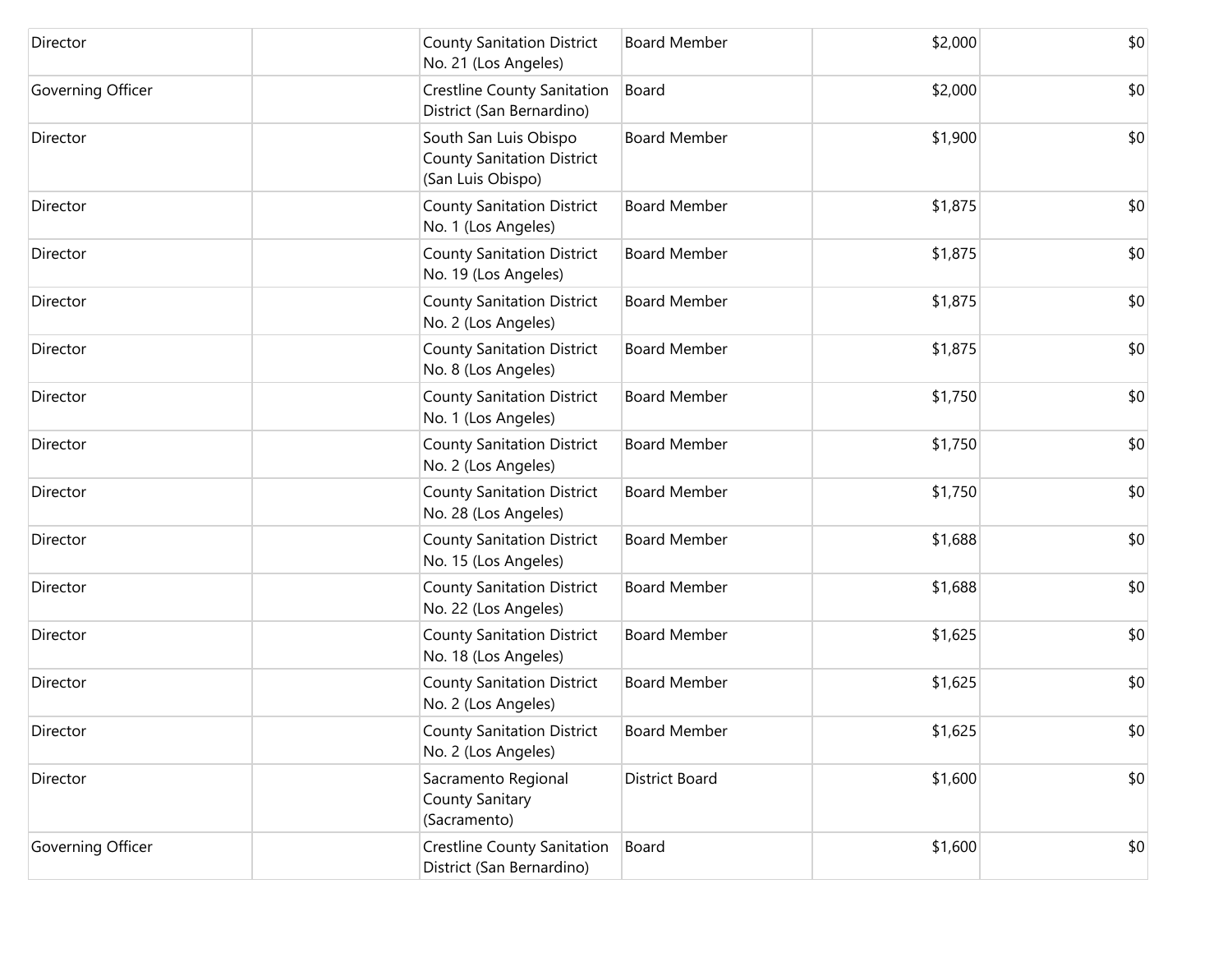| Director | <b>County Sanitation District</b><br>No. 1 (Los Angeles)  | <b>Board Member</b> | \$1,500 | \$0 |
|----------|-----------------------------------------------------------|---------------------|---------|-----|
| Director | <b>County Sanitation District</b><br>No. 15 (Los Angeles) | <b>Board Member</b> | \$1,500 | \$0 |
| Director | <b>County Sanitation District</b><br>No. 15 (Los Angeles) | <b>Board Member</b> | \$1,500 | \$0 |
| Director | <b>County Sanitation District</b><br>No. 15 (Los Angeles) | <b>Board Member</b> | \$1,500 | \$0 |
| Director | <b>County Sanitation District</b><br>No. 15 (Los Angeles) | <b>Board Member</b> | \$1,500 | \$0 |
| Director | <b>County Sanitation District</b><br>No. 15 (Los Angeles) | <b>Board Member</b> | \$1,500 | \$0 |
| Director | <b>County Sanitation District</b><br>No. 16 (Los Angeles) | <b>Board Member</b> | \$1,500 | \$0 |
| Director | <b>County Sanitation District</b><br>No. 18 (Los Angeles) | <b>Board Member</b> | \$1,500 | \$0 |
| Director | <b>County Sanitation District</b><br>No. 18 (Los Angeles) | <b>Board Member</b> | \$1,500 | \$0 |
| Director | <b>County Sanitation District</b><br>No. 19 (Los Angeles) | <b>Board Member</b> | \$1,500 | \$0 |
| Director | <b>County Sanitation District</b><br>No. 2 (Los Angeles)  | <b>Board Member</b> | \$1,500 | \$0 |
| Director | <b>County Sanitation District</b><br>No. 2 (Los Angeles)  | <b>Board Member</b> | \$1,500 | \$0 |
| Director | <b>County Sanitation District</b><br>No. 21 (Los Angeles) | <b>Board Member</b> | \$1,500 | \$0 |
| Director | <b>County Sanitation District</b><br>No. 21 (Los Angeles) | <b>Board Member</b> | \$1,500 | \$0 |
| Director | <b>County Sanitation District</b><br>No. 21 (Los Angeles) | <b>Board Member</b> | \$1,500 | \$0 |
| Director | <b>County Sanitation District</b><br>No. 22 (Los Angeles) | <b>Board Member</b> | \$1,500 | \$0 |
| Director | <b>County Sanitation District</b><br>No. 22 (Los Angeles) | <b>Board Member</b> | \$1,500 | \$0 |
| Director | <b>County Sanitation District</b><br>No. 22 (Los Angeles) | <b>Board Member</b> | \$1,500 | \$0 |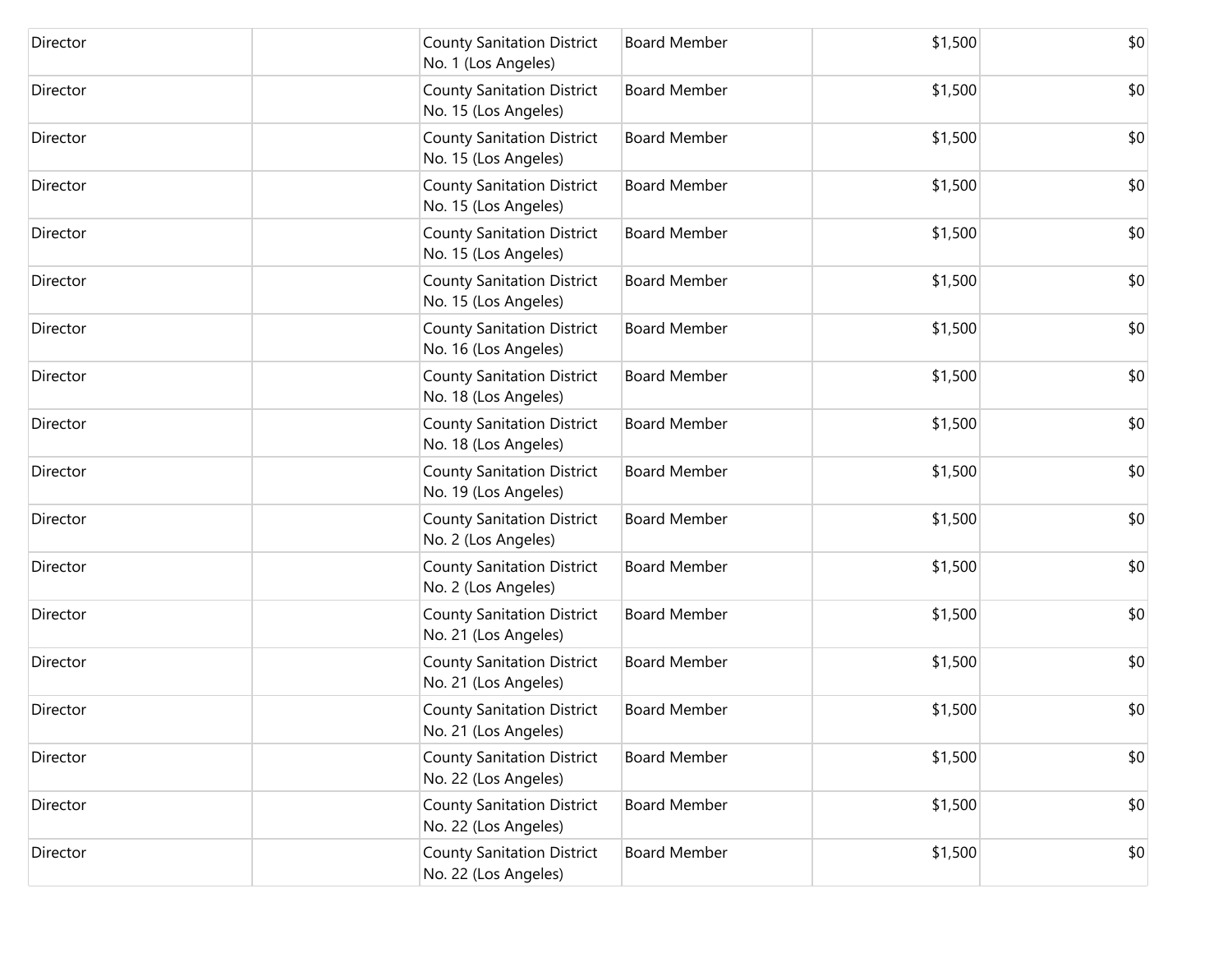| Director | <b>County Sanitation District</b><br>No. 29 (Los Angeles)                       | <b>Board Member</b>   | \$1,500 | \$0 |
|----------|---------------------------------------------------------------------------------|-----------------------|---------|-----|
| Director | <b>County Sanitation District</b><br>No. 29 (Los Angeles)                       | <b>Board Member</b>   | \$1,500 | \$0 |
| Director | <b>County Sanitation District</b><br>No. 29 (Los Angeles)                       | <b>Board Member</b>   | \$1,500 | \$0 |
| Director | <b>County Sanitation District</b><br>No. 3 (Los Angeles)                        | <b>Board Member</b>   | \$1,500 | \$0 |
| Director | <b>County Sanitation District</b><br>No. 5 (Los Angeles)                        | <b>Board Member</b>   | \$1,500 | \$0 |
| Director | <b>County Sanitation District</b><br>No. 8 (Los Angeles)                        | <b>Board Member</b>   | \$1,500 | \$0 |
| Director | <b>County Sanitation District</b><br>No. 8 (Los Angeles)                        | <b>Board Member</b>   | \$1,500 | \$0 |
| Director | <b>County Sanitation District</b><br>No. 1 (Los Angeles)                        | <b>Board Member</b>   | \$1,438 | \$0 |
| Director | <b>County Sanitation District</b><br>No. 15 (Los Angeles)                       | <b>Board Member</b>   | \$1,438 | \$0 |
| Director | <b>County Sanitation District</b><br>No. 5 (Los Angeles)                        | <b>Board Member</b>   | \$1,438 | \$0 |
| Director | South Bay Cities Sanitation<br>District (Los Angeles)                           | <b>Board Member</b>   | \$1,438 | \$0 |
| Director | Sacramento Regional<br>County Sanitary<br>(Sacramento)                          | <b>District Board</b> | \$1,400 | \$0 |
| Director | South San Luis Obispo<br><b>County Sanitation District</b><br>(San Luis Obispo) | <b>Board Member</b>   | \$1,400 | \$0 |
| Director | <b>County Sanitation District</b><br>No. 18 (Los Angeles)                       | <b>Board Member</b>   | \$1,375 | \$0 |
| Director | <b>County Sanitation District</b><br>No. 19 (Los Angeles)                       | <b>Board Member</b>   | \$1,375 | \$0 |
| Director | <b>County Sanitation District</b><br>No. 21 (Los Angeles)                       | <b>Board Member</b>   | \$1,375 | \$0 |
| Director | <b>County Sanitation District</b><br>No. 29 (Los Angeles)                       | <b>Board Member</b>   | \$1,375 | \$0 |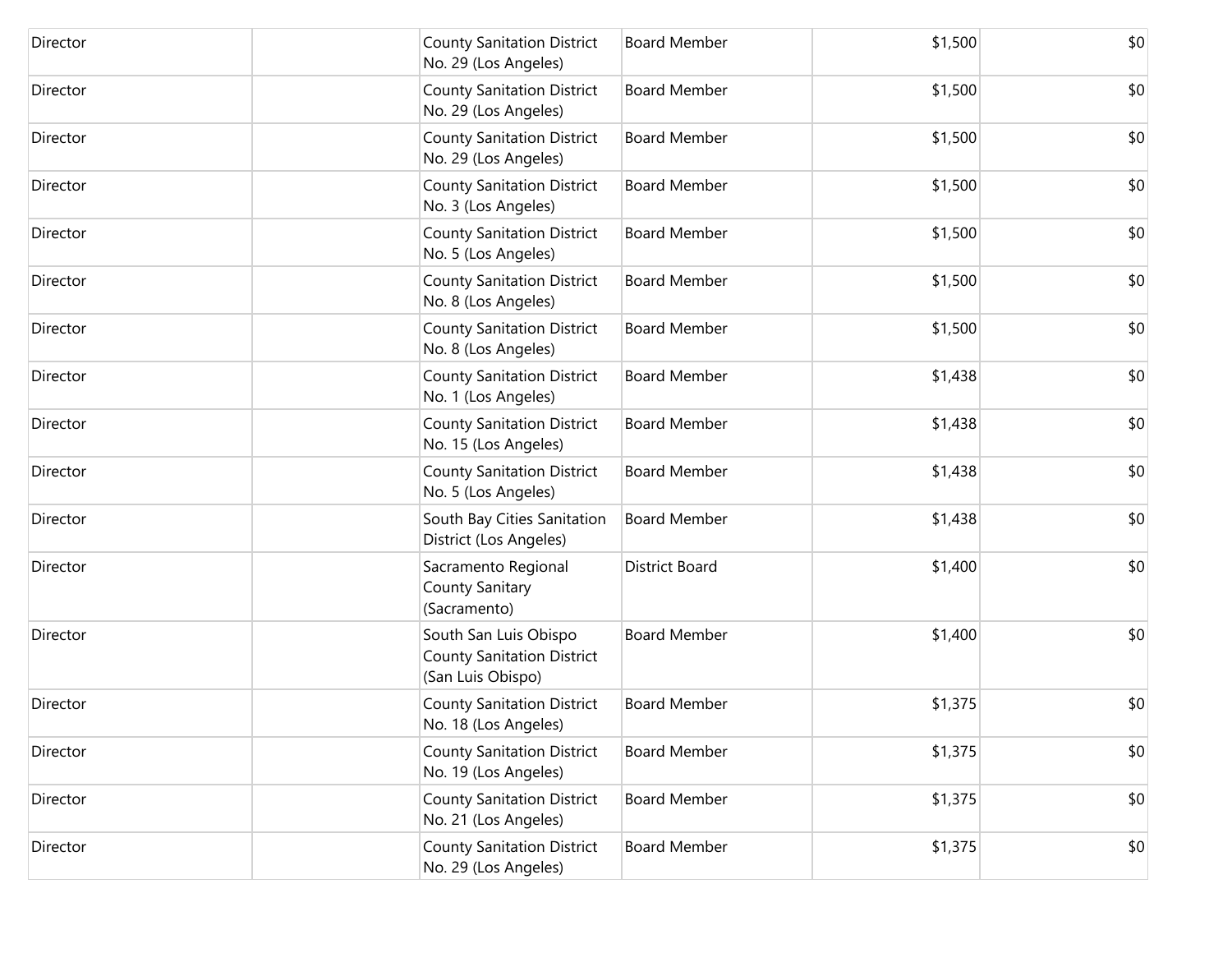| Director | <b>County Sanitation District</b><br>No. 5 (Los Angeles)  | <b>Board Member</b>   | \$1,313 | \$0 |
|----------|-----------------------------------------------------------|-----------------------|---------|-----|
| Director | Sacramento Regional<br>County Sanitary<br>(Sacramento)    | <b>District Board</b> | \$1,300 | \$0 |
| Director | <b>County Sanitation District</b><br>No. 1 (Los Angeles)  | <b>Board Member</b>   | \$1,250 | \$0 |
| Director | <b>County Sanitation District</b><br>No. 15 (Los Angeles) | <b>Board Member</b>   | \$1,250 | \$0 |
| Director | <b>County Sanitation District</b><br>No. 15 (Los Angeles) | <b>Board Member</b>   | \$1,250 | \$0 |
| Director | <b>County Sanitation District</b><br>No. 18 (Los Angeles) | <b>Board Member</b>   | \$1,250 | \$0 |
| Director | <b>County Sanitation District</b><br>No. 19 (Los Angeles) | <b>Board Member</b>   | \$1,250 | \$0 |
| Director | <b>County Sanitation District</b><br>No. 19 (Los Angeles) | <b>Board Member</b>   | \$1,250 | \$0 |
| Director | <b>County Sanitation District</b><br>No. 2 (Los Angeles)  | <b>Board Member</b>   | \$1,250 | \$0 |
| Director | <b>County Sanitation District</b><br>No. 21 (Los Angeles) | <b>Board Member</b>   | \$1,250 | \$0 |
| Director | <b>County Sanitation District</b><br>No. 21 (Los Angeles) | <b>Board Member</b>   | \$1,250 | \$0 |
| Director | <b>County Sanitation District</b><br>No. 21 (Los Angeles) | <b>Board Member</b>   | \$1,250 | \$0 |
| Director | <b>County Sanitation District</b><br>No. 22 (Los Angeles) | <b>Board Member</b>   | \$1,250 | \$0 |
| Director | <b>County Sanitation District</b><br>No. 22 (Los Angeles) | <b>Board Member</b>   | \$1,250 | \$0 |
| Director | <b>County Sanitation District</b><br>No. 3 (Los Angeles)  | <b>Board Member</b>   | \$1,250 | \$0 |
| Director | <b>County Sanitation District</b><br>No. 3 (Los Angeles)  | <b>Board Member</b>   | \$1,250 | \$0 |
| Director | <b>County Sanitation District</b><br>No. 5 (Los Angeles)  | <b>Board Member</b>   | \$1,250 | \$0 |
| Director | <b>County Sanitation District</b><br>No. 8 (Los Angeles)  | <b>Board Member</b>   | \$1,250 | \$0 |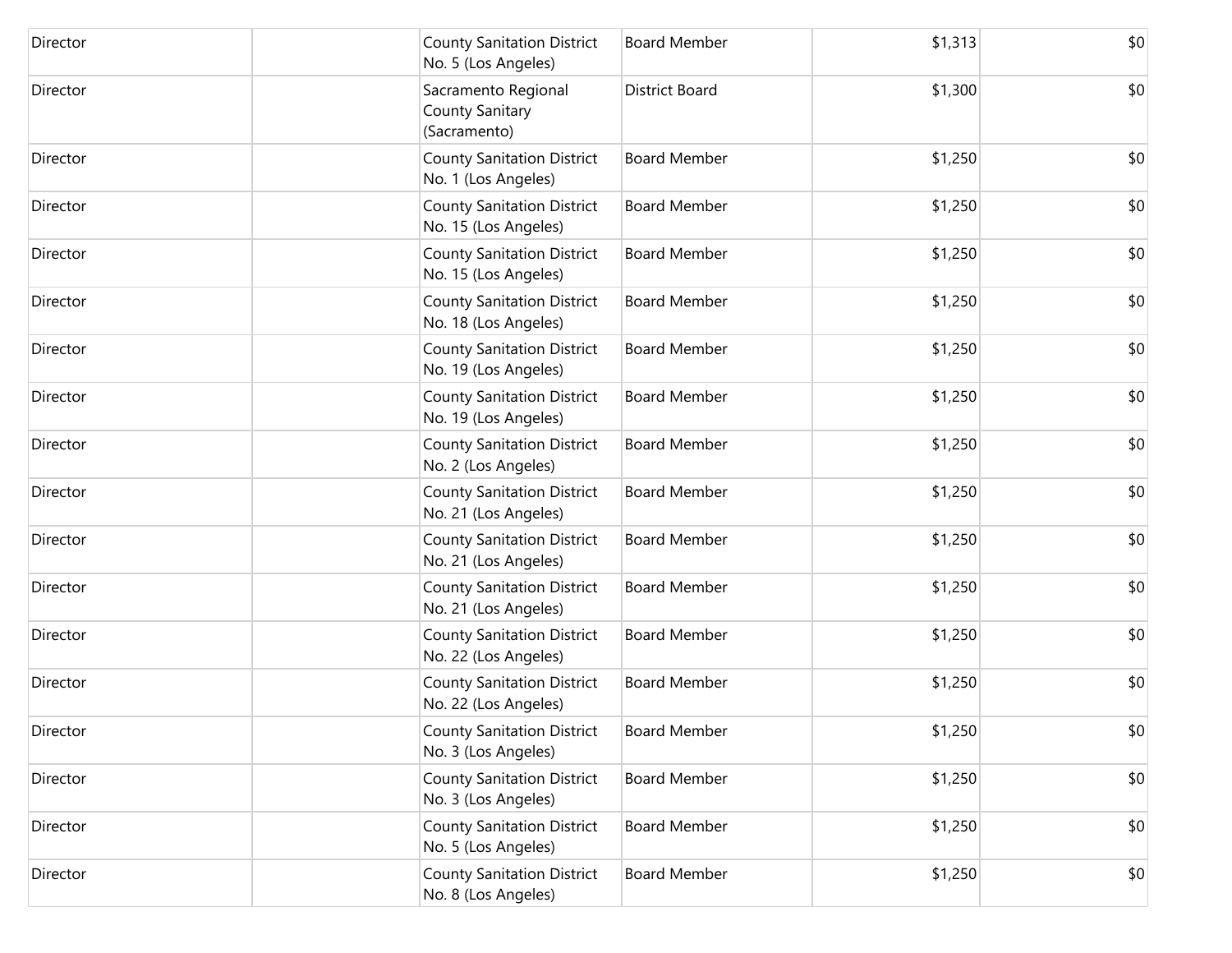| <b>Board Member</b> | Seaside County Sanitation<br>District (Monterey)          | Board                 | \$1,200 | \$0 |
|---------------------|-----------------------------------------------------------|-----------------------|---------|-----|
| <b>Board Member</b> | Seaside County Sanitation<br>District (Monterey)          | Board                 | \$1,200 | \$0 |
| <b>Board Member</b> | Seaside County Sanitation<br>District (Monterey)          | Board                 | \$1,200 | \$0 |
| Director            | Sacramento Regional<br>County Sanitary<br>(Sacramento)    | <b>District Board</b> | \$1,200 | \$0 |
| Director            | Sacramento Regional<br>County Sanitary<br>(Sacramento)    | <b>District Board</b> | \$1,200 | \$0 |
| Director            | <b>County Sanitation District</b><br>No. 16 (Los Angeles) | <b>Board Member</b>   | \$1,141 | \$0 |
| Director            | <b>County Sanitation District</b><br>No. 1 (Los Angeles)  | <b>Board Member</b>   | \$1,125 | \$0 |
| Director            | <b>County Sanitation District</b><br>No. 15 (Los Angeles) | <b>Board Member</b>   | \$1,125 | \$0 |
| Director            | <b>County Sanitation District</b><br>No. 16 (Los Angeles) | <b>Board Member</b>   | \$1,125 | \$0 |
| Director            | <b>County Sanitation District</b><br>No. 18 (Los Angeles) | <b>Board Member</b>   | \$1,125 | \$0 |
| Director            | <b>County Sanitation District</b><br>No. 18 (Los Angeles) | <b>Board Member</b>   | \$1,125 | \$0 |
| Director            | <b>County Sanitation District</b><br>No. 2 (Los Angeles)  | <b>Board Member</b>   | \$1,125 | \$0 |
| Director            | <b>County Sanitation District</b><br>No. 2 (Los Angeles)  | <b>Board Member</b>   | \$1,125 | \$0 |
| Director            | <b>County Sanitation District</b><br>No. 21 (Los Angeles) | <b>Board Member</b>   | \$1,125 | \$0 |
| Director            | <b>County Sanitation District</b><br>No. 22 (Los Angeles) | <b>Board Member</b>   | \$1,125 | \$0 |
| Director            | <b>County Sanitation District</b><br>No. 29 (Los Angeles) | <b>Board Member</b>   | \$1,125 | \$0 |
| Director            | <b>County Sanitation District</b><br>No. 3 (Los Angeles)  | <b>Board Member</b>   | \$1,125 | \$0 |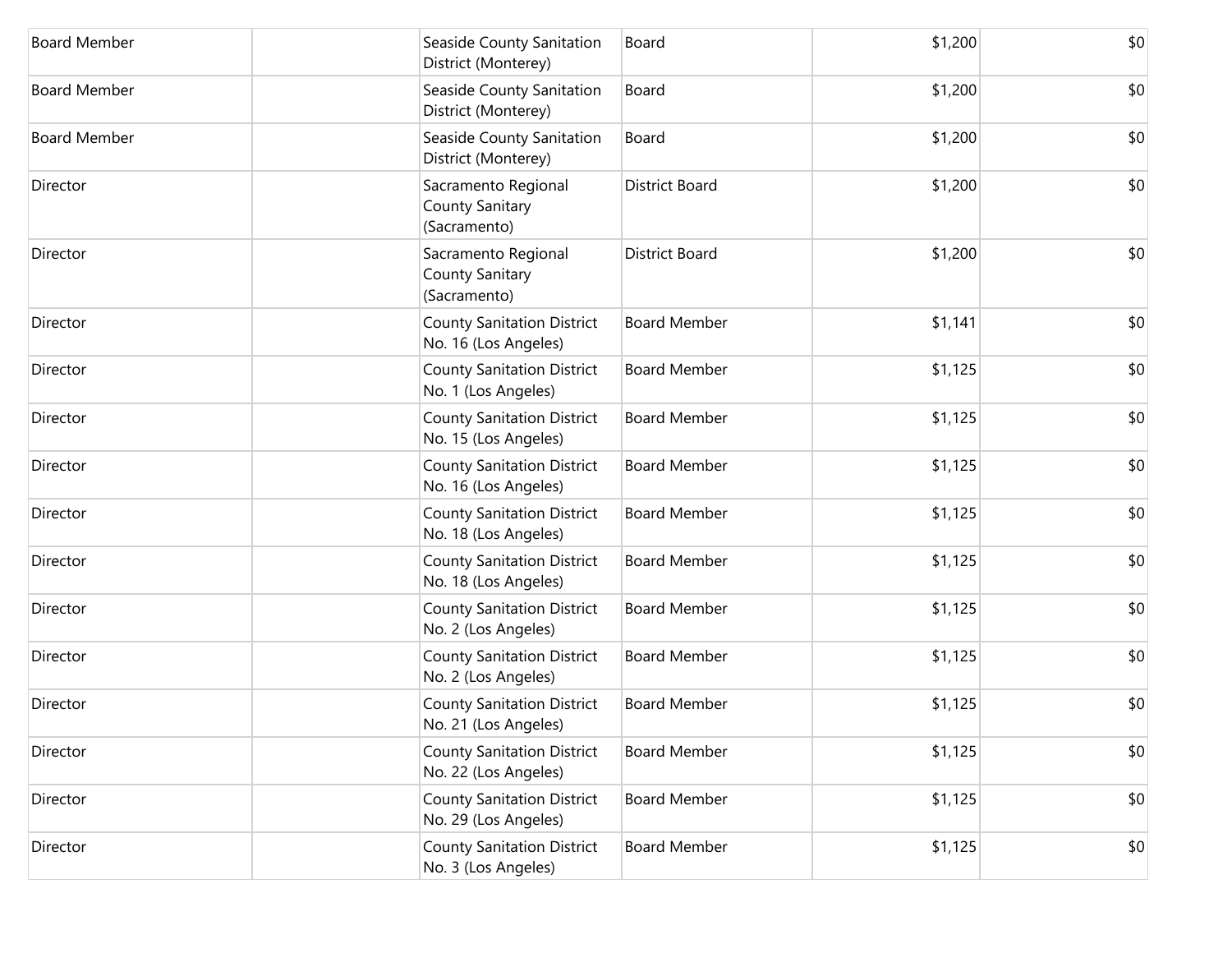| Director                 | <b>County Sanitation District</b><br>No. 3 (Los Angeles)                    | <b>Board Member</b> | \$1,125 | \$0 |
|--------------------------|-----------------------------------------------------------------------------|---------------------|---------|-----|
| Director                 | Santa Clarita Valley<br>Sanitation District of Los<br><b>Angeles County</b> | <b>Board Member</b> | \$1,125 | \$0 |
| Director                 | South Bay Cities Sanitation<br>District (Los Angeles)                       | <b>Board Member</b> | \$1,125 | \$0 |
| Director                 | Ventura Region Sanitation<br>District                                       | Board               | \$1,116 | \$0 |
| Member-Board Of Director | Napa Sanitation District                                                    | NS-Administration   | \$1,090 | \$0 |
| Director                 | <b>County Sanitation District</b><br>No. 1 (Los Angeles)                    | <b>Board Member</b> | \$1,000 | \$0 |
| Director                 | <b>County Sanitation District</b><br>No. 1 (Los Angeles)                    | <b>Board Member</b> | \$1,000 | \$0 |
| Director                 | <b>County Sanitation District</b><br>No. 15 (Los Angeles)                   | <b>Board Member</b> | \$1,000 | \$0 |
| Director                 | <b>County Sanitation District</b><br>No. 15 (Los Angeles)                   | <b>Board Member</b> | \$1,000 | \$0 |
| Director                 | <b>County Sanitation District</b><br>No. 15 (Los Angeles)                   | <b>Board Member</b> | \$1,000 | \$0 |
| Director                 | <b>County Sanitation District</b><br>No. 15 (Los Angeles)                   | <b>Board Member</b> | \$1,000 | \$0 |
| Director                 | <b>County Sanitation District</b><br>No. 15 (Los Angeles)                   | <b>Board Member</b> | \$1,000 | \$0 |
| Director                 | <b>County Sanitation District</b><br>No. 18 (Los Angeles)                   | <b>Board Member</b> | \$1,000 | \$0 |
| Director                 | <b>County Sanitation District</b><br>No. 18 (Los Angeles)                   | <b>Board Member</b> | \$1,000 | \$0 |
| Director                 | <b>County Sanitation District</b><br>No. 19 (Los Angeles)                   | <b>Board Member</b> | \$1,000 | \$0 |
| Director                 | <b>County Sanitation District</b><br>No. 2 (Los Angeles)                    | <b>Board Member</b> | \$1,000 | \$0 |
| Director                 | <b>County Sanitation District</b><br>No. 21 (Los Angeles)                   | <b>Board Member</b> | \$1,000 | \$0 |
| Director                 | <b>County Sanitation District</b><br>No. 22 (Los Angeles)                   | <b>Board Member</b> | \$1,000 | \$0 |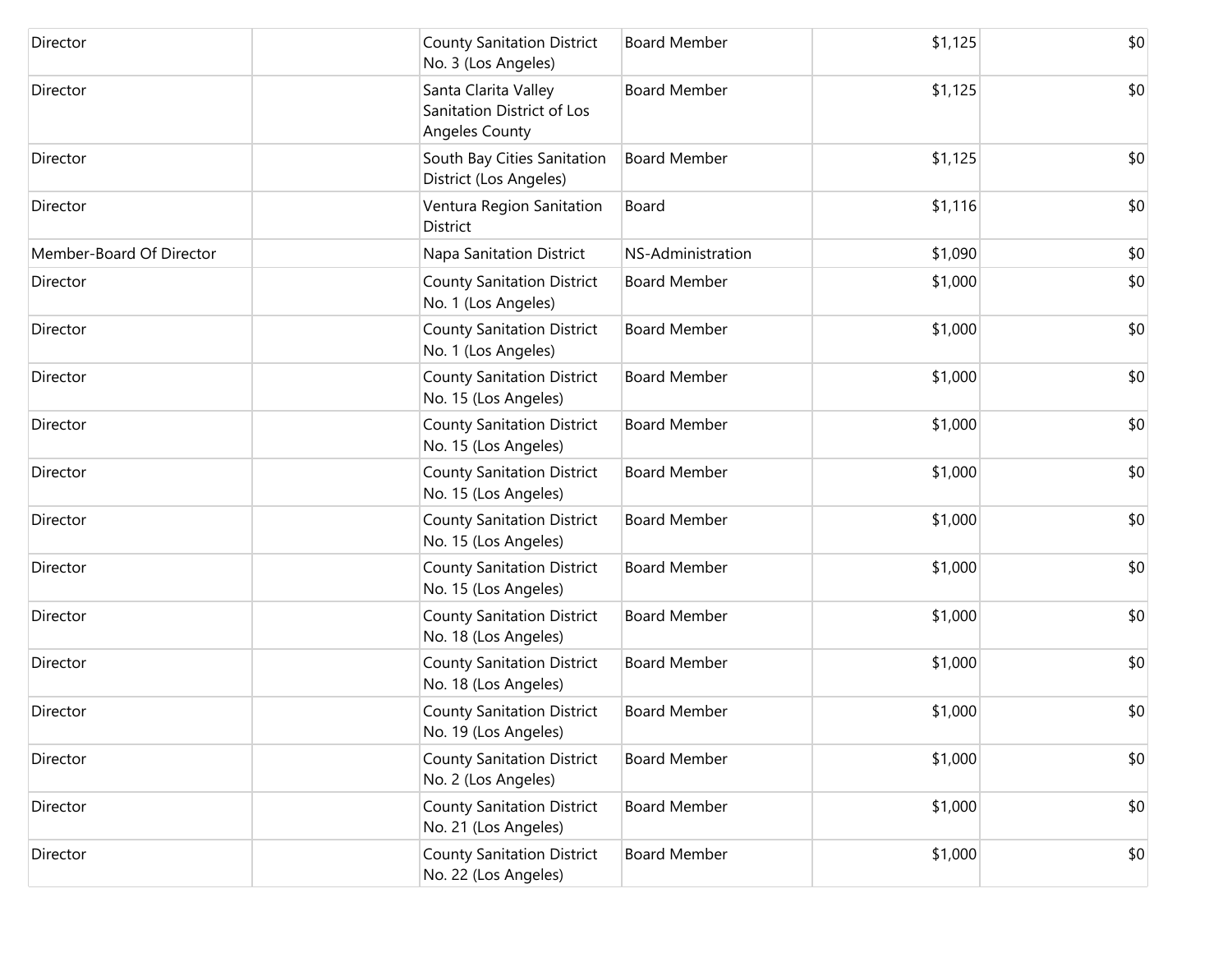| Director | <b>County Sanitation District</b><br>No. 22 (Los Angeles)                   | <b>Board Member</b>   | \$1,000 | \$0 |
|----------|-----------------------------------------------------------------------------|-----------------------|---------|-----|
| Director | <b>County Sanitation District</b><br>No. 28 (Los Angeles)                   | <b>Board Member</b>   | \$1,000 | \$0 |
| Director | <b>County Sanitation District</b><br>No. 3 (Los Angeles)                    | <b>Board Member</b>   | \$1,000 | \$0 |
| Director | <b>County Sanitation District</b><br>No. 5 (Los Angeles)                    | <b>Board Member</b>   | \$1,000 | \$0 |
| Director | Sacramento Regional<br>County Sanitary<br>(Sacramento)                      | <b>District Board</b> | \$1,000 | \$0 |
| Director | Santa Clarita Valley<br>Sanitation District of Los<br>Angeles County        | <b>Board Member</b>   | \$1,000 | \$0 |
| Director | Santa Clarita Valley<br>Sanitation District of Los<br><b>Angeles County</b> | <b>Board Member</b>   | \$1,000 | \$0 |
| Director | <b>County Sanitation District</b><br>No. 16 (Los Angeles)                   | <b>Board Member</b>   | \$938   | \$0 |
| Director | <b>County Sanitation District</b><br>No. 8 (Los Angeles)                    | <b>Board Member</b>   | \$891   | \$0 |
| Director | <b>County Sanitation District</b><br>No. 1 (Los Angeles)                    | <b>Board Member</b>   | \$889   | \$0 |
| Director | <b>County Sanitation District</b><br>No. 3 (Los Angeles)                    | <b>Board Member</b>   | \$889   | \$0 |
| Director | <b>County Sanitation District</b><br>No. 1 (Los Angeles)                    | <b>Board Member</b>   | \$875   | \$0 |
| Director | <b>County Sanitation District</b><br>No. 1 (Los Angeles)                    | <b>Board Member</b>   | \$875   | \$0 |
| Director | <b>County Sanitation District</b><br>No. 15 (Los Angeles)                   | Board Member          | \$875   | \$0 |
| Director | <b>County Sanitation District</b><br>No. 15 (Los Angeles)                   | <b>Board Member</b>   | \$875   | \$0 |
| Director | <b>County Sanitation District</b><br>No. 15 (Los Angeles)                   | <b>Board Member</b>   | \$875   | \$0 |
| Director | <b>County Sanitation District</b><br>No. 16 (Los Angeles)                   | <b>Board Member</b>   | \$875   | \$0 |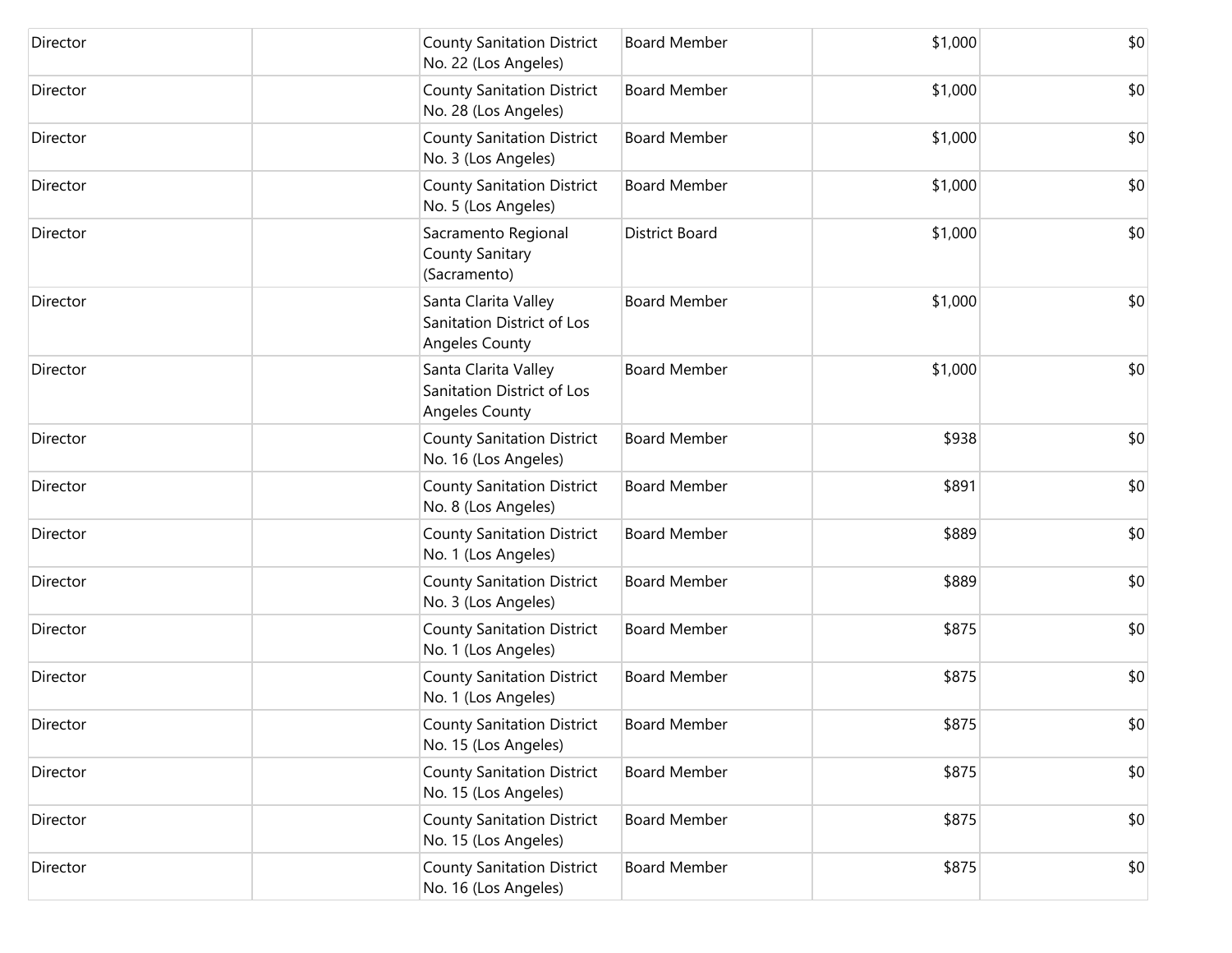| Director | <b>County Sanitation District</b><br>No. 18 (Los Angeles) | <b>Board Member</b>   | \$875 | \$0 |
|----------|-----------------------------------------------------------|-----------------------|-------|-----|
| Director | <b>County Sanitation District</b><br>No. 18 (Los Angeles) | <b>Board Member</b>   | \$875 | \$0 |
| Director | <b>County Sanitation District</b><br>No. 2 (Los Angeles)  | <b>Board Member</b>   | \$875 | \$0 |
| Director | <b>County Sanitation District</b><br>No. 2 (Los Angeles)  | <b>Board Member</b>   | \$875 | \$0 |
| Director | <b>County Sanitation District</b><br>No. 22 (Los Angeles) | <b>Board Member</b>   | \$875 | \$0 |
| Director | <b>County Sanitation District</b><br>No. 22 (Los Angeles) | <b>Board Member</b>   | \$875 | \$0 |
| Director | <b>County Sanitation District</b><br>No. 22 (Los Angeles) | <b>Board Member</b>   | \$875 | \$0 |
| Director | <b>County Sanitation District</b><br>No. 28 (Los Angeles) | <b>Board Member</b>   | \$875 | \$0 |
| Director | <b>County Sanitation District</b><br>No. 28 (Los Angeles) | <b>Board Member</b>   | \$875 | \$0 |
| Director | <b>County Sanitation District</b><br>No. 5 (Los Angeles)  | <b>Board Member</b>   | \$875 | \$0 |
| Director | Sacramento Regional<br>County Sanitary<br>(Sacramento)    | <b>District Board</b> | \$800 | \$0 |
| Director | <b>County Sanitation District</b><br>No. 9 (Los Angeles)  | <b>Board Member</b>   | \$770 | \$0 |
| Director | <b>County Sanitation District</b><br>No. 1 (Los Angeles)  | <b>Board Member</b>   | \$750 | \$0 |
| Director | <b>County Sanitation District</b><br>No. 14 (Los Angeles) | <b>Board Member</b>   | \$750 | \$0 |
| Director | <b>County Sanitation District</b><br>No. 14 (Los Angeles) | <b>Board Member</b>   | \$750 | \$0 |
| Director | <b>County Sanitation District</b><br>No. 15 (Los Angeles) | <b>Board Member</b>   | \$750 | \$0 |
| Director | <b>County Sanitation District</b><br>No. 17 (Los Angeles) | <b>Board Member</b>   | \$750 | \$0 |
| Director | <b>County Sanitation District</b><br>No. 17 (Los Angeles) | <b>Board Member</b>   | \$750 | \$0 |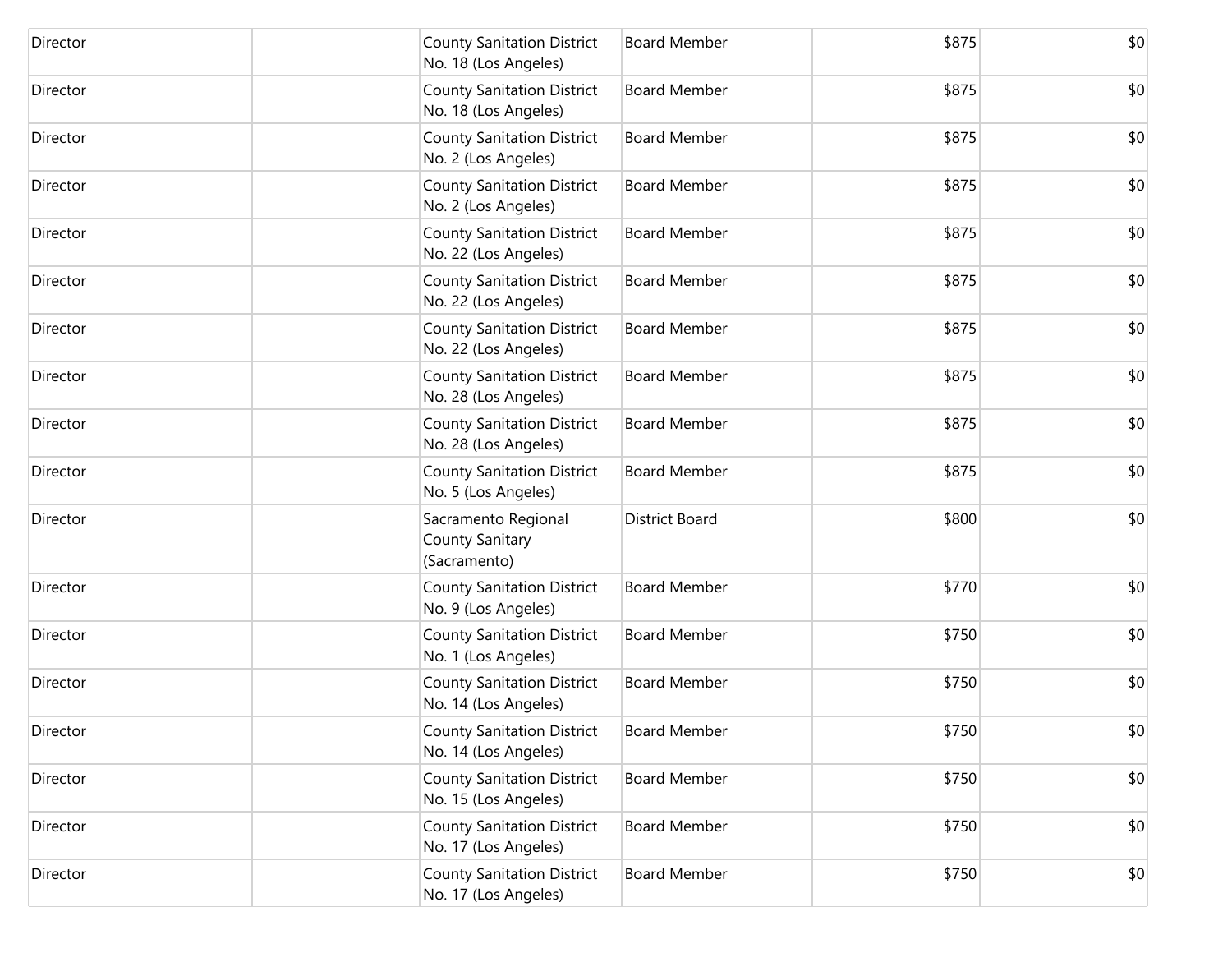| Director | <b>County Sanitation District</b><br>No. 2 (Los Angeles)                        | <b>Board Member</b> | \$750 | \$0 |
|----------|---------------------------------------------------------------------------------|---------------------|-------|-----|
| Director | <b>County Sanitation District</b><br>No. 2 (Los Angeles)                        | <b>Board Member</b> | \$750 | \$0 |
| Director | <b>County Sanitation District</b><br>No. 20 (Los Angeles)                       | <b>Board Member</b> | \$750 | \$0 |
| Director | <b>County Sanitation District</b><br>No. 20 (Los Angeles)                       | <b>Board Member</b> | \$750 | \$0 |
| Director | <b>County Sanitation District</b><br>No. 22 (Los Angeles)                       | <b>Board Member</b> | \$750 | \$0 |
| Director | <b>County Sanitation District</b><br>No. 5 (Los Angeles)                        | <b>Board Member</b> | \$750 | \$0 |
| Director | <b>County Sanitation District</b><br>No. 5 (Los Angeles)                        | <b>Board Member</b> | \$750 | \$0 |
| Director | <b>County Sanitation District</b><br>No. 5 (Los Angeles)                        | <b>Board Member</b> | \$750 | \$0 |
| Director | South Bay Cities Sanitation<br>District (Los Angeles)                           | <b>Board Member</b> | \$750 | \$0 |
| Director | South Bay Cities Sanitation<br>District (Los Angeles)                           | <b>Board Member</b> | \$750 | \$0 |
| Director | South San Luis Obispo<br><b>County Sanitation District</b><br>(San Luis Obispo) | <b>Board Member</b> | \$700 | \$0 |
| Director | <b>County Sanitation District</b><br>No. 15 (Los Angeles)                       | <b>Board Member</b> | \$625 | \$0 |
| Director | <b>County Sanitation District</b><br>No. 15 (Los Angeles)                       | <b>Board Member</b> | \$625 | \$0 |
| Director | <b>County Sanitation District</b><br>No. 16 (Los Angeles)                       | <b>Board Member</b> | \$625 | \$0 |
| Director | <b>County Sanitation District</b><br>No. 16 (Los Angeles)                       | <b>Board Member</b> | \$625 | \$0 |
| Director | <b>County Sanitation District</b><br>No. 2 (Los Angeles)                        | <b>Board Member</b> | \$625 | \$0 |
| Director | <b>County Sanitation District</b><br>No. 5 (Los Angeles)                        | <b>Board Member</b> | \$625 | \$0 |
| Director | <b>County Sanitation District</b><br>No. 17 (Los Angeles)                       | <b>Board Member</b> | \$563 | \$0 |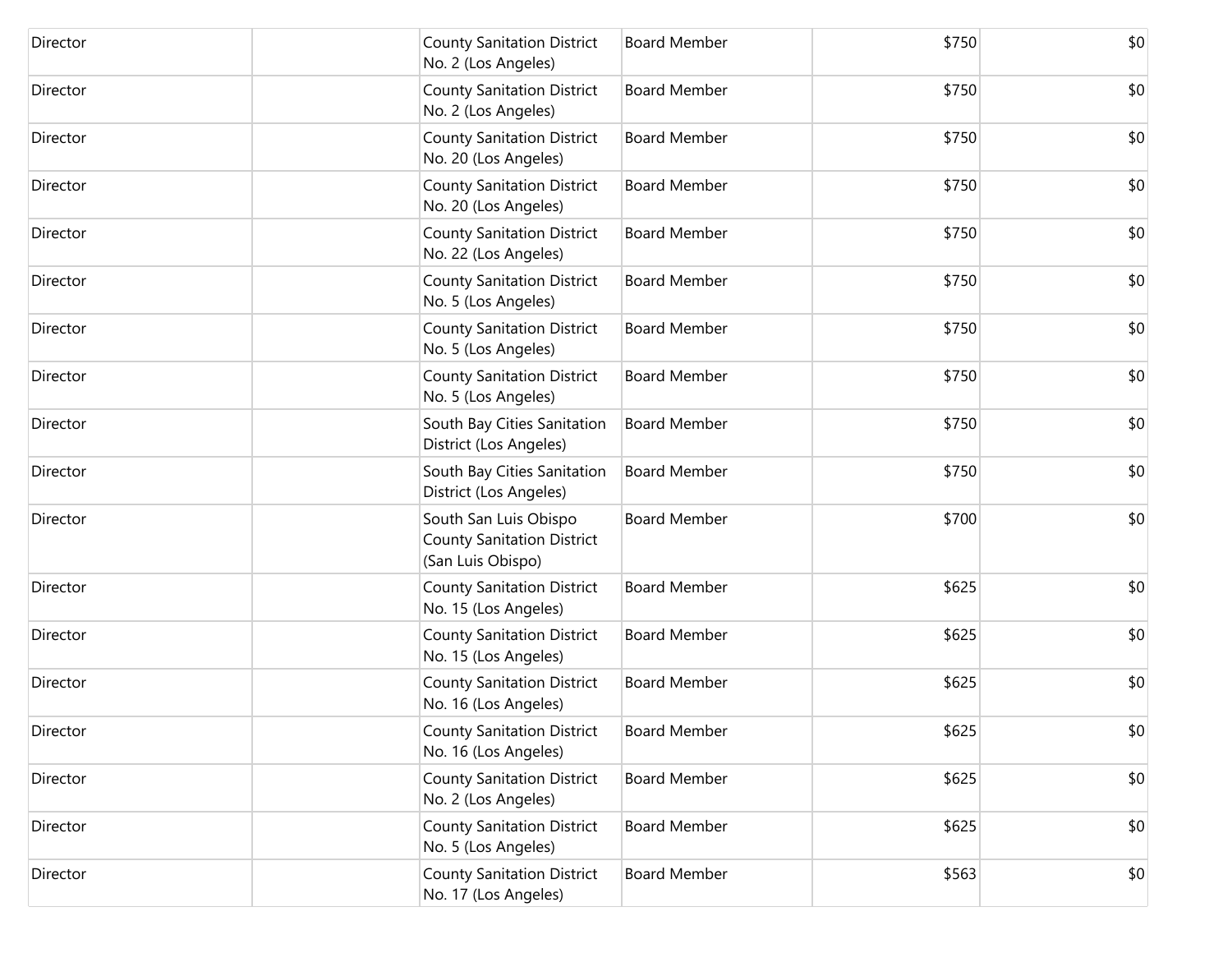| Director | <b>County Sanitation District</b><br>No. 5 (Los Angeles)  | <b>Board Member</b> | \$563 | \$0 |
|----------|-----------------------------------------------------------|---------------------|-------|-----|
| Director | <b>County Sanitation District</b><br>No. 5 (Los Angeles)  | <b>Board Member</b> | \$563 | \$0 |
| Director | <b>County Sanitation District</b><br>No. 5 (Los Angeles)  | <b>Board Member</b> | \$563 | \$0 |
| Director | South Bay Cities Sanitation<br>District (Los Angeles)     | <b>Board Member</b> | \$563 | \$0 |
| Director | South Bay Cities Sanitation<br>District (Los Angeles)     | <b>Board Member</b> | \$563 | \$0 |
| Director | South Bay Cities Sanitation<br>District (Los Angeles)     | <b>Board Member</b> | \$563 | \$0 |
| Director | <b>County Sanitation District</b><br>No. 5 (Los Angeles)  | <b>Board Member</b> | \$562 | \$0 |
| Director | South Bay Cities Sanitation<br>District (Los Angeles)     | <b>Board Member</b> | \$562 | \$0 |
| Director | <b>County Sanitation District</b><br>No. 9 (Los Angeles)  | <b>Board Member</b> | \$516 | \$0 |
| Director | <b>County Sanitation District</b><br>No. 4 (Los Angeles)  | <b>Board Member</b> | \$514 | \$0 |
| Director | <b>County Sanitation District</b><br>No. 1 (Los Angeles)  | <b>Board Member</b> | \$500 | \$0 |
| Director | <b>County Sanitation District</b><br>No. 1 (Los Angeles)  | <b>Board Member</b> | \$500 | \$0 |
| Director | <b>County Sanitation District</b><br>No. 15 (Los Angeles) | <b>Board Member</b> | \$500 | \$0 |
| Director | <b>County Sanitation District</b><br>No. 15 (Los Angeles) | <b>Board Member</b> | \$500 | \$0 |
| Director | <b>County Sanitation District</b><br>No. 15 (Los Angeles) | <b>Board Member</b> | \$500 | \$0 |
| Director | <b>County Sanitation District</b><br>No. 15 (Los Angeles) | <b>Board Member</b> | \$500 | \$0 |
| Director | <b>County Sanitation District</b><br>No. 16 (Los Angeles) | <b>Board Member</b> | \$500 | \$0 |
| Director | <b>County Sanitation District</b><br>No. 18 (Los Angeles) | <b>Board Member</b> | \$500 | \$0 |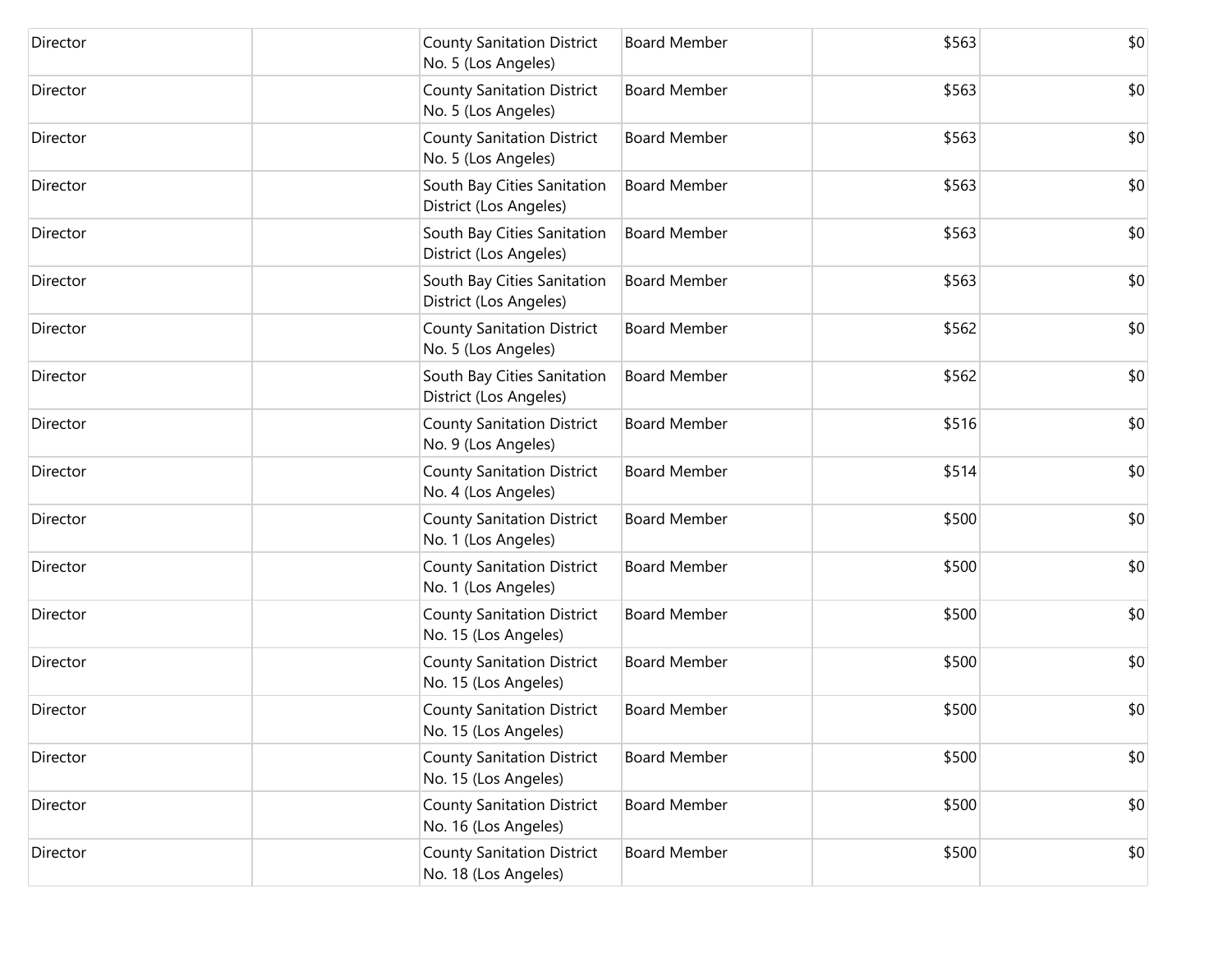| Director | <b>County Sanitation District</b><br>No. 18 (Los Angeles) | <b>Board Member</b>       | \$500 | \$0 |
|----------|-----------------------------------------------------------|---------------------------|-------|-----|
| Director | <b>County Sanitation District</b><br>No. 2 (Los Angeles)  | <b>Board Member</b>       | \$500 | \$0 |
| Director | <b>County Sanitation District</b><br>No. 2 (Los Angeles)  | <b>Board Member</b>       | \$500 | \$0 |
| Director | <b>County Sanitation District</b><br>No. 2 (Los Angeles)  | <b>Board Member</b>       | \$500 | \$0 |
| Director | <b>County Sanitation District</b><br>No. 22 (Los Angeles) | <b>Board Member</b>       | \$500 | \$0 |
| Director | <b>County Sanitation District</b><br>No. 4 (Los Angeles)  | <b>Board Member</b>       | \$500 | \$0 |
| Director | <b>County Sanitation District</b><br>No. 5 (Los Angeles)  | <b>Board Member</b>       | \$500 | \$0 |
| Director | <b>County Sanitation District</b><br>No. 5 (Los Angeles)  | <b>Board Member</b>       | \$500 | \$0 |
| Director | <b>County Sanitation District</b><br>No. 9 (Los Angeles)  | <b>Board Member</b>       | \$500 | \$0 |
| Director | Ukiah Valley Sanitation<br>District (Mendocino)           | <b>Board Of Directors</b> | \$500 | \$0 |
| Director | <b>County Sanitation District</b><br>No. 5 (Los Angeles)  | <b>Board Member</b>       | \$469 | \$0 |
| Director | <b>County Sanitation District</b><br>No. 5 (Los Angeles)  | <b>Board Member</b>       | \$469 | \$0 |
| Director | South Bay Cities Sanitation<br>District (Los Angeles)     | <b>Board Member</b>       | \$469 | \$0 |
| Director | South Bay Cities Sanitation<br>District (Los Angeles)     | <b>Board Member</b>       | \$469 | \$0 |
| Director | Ukiah Valley Sanitation<br>District (Mendocino)           | <b>Board Of Directors</b> | \$400 | \$0 |
| Director | Ukiah Valley Sanitation<br>District (Mendocino)           | <b>Board Of Directors</b> | \$400 | \$0 |
| Director | <b>County Sanitation District</b><br>No. 5 (Los Angeles)  | <b>Board Member</b>       | \$391 | \$0 |
| Director | <b>County Sanitation District</b><br>No. 1 (Los Angeles)  | <b>Board Member</b>       | \$375 | \$0 |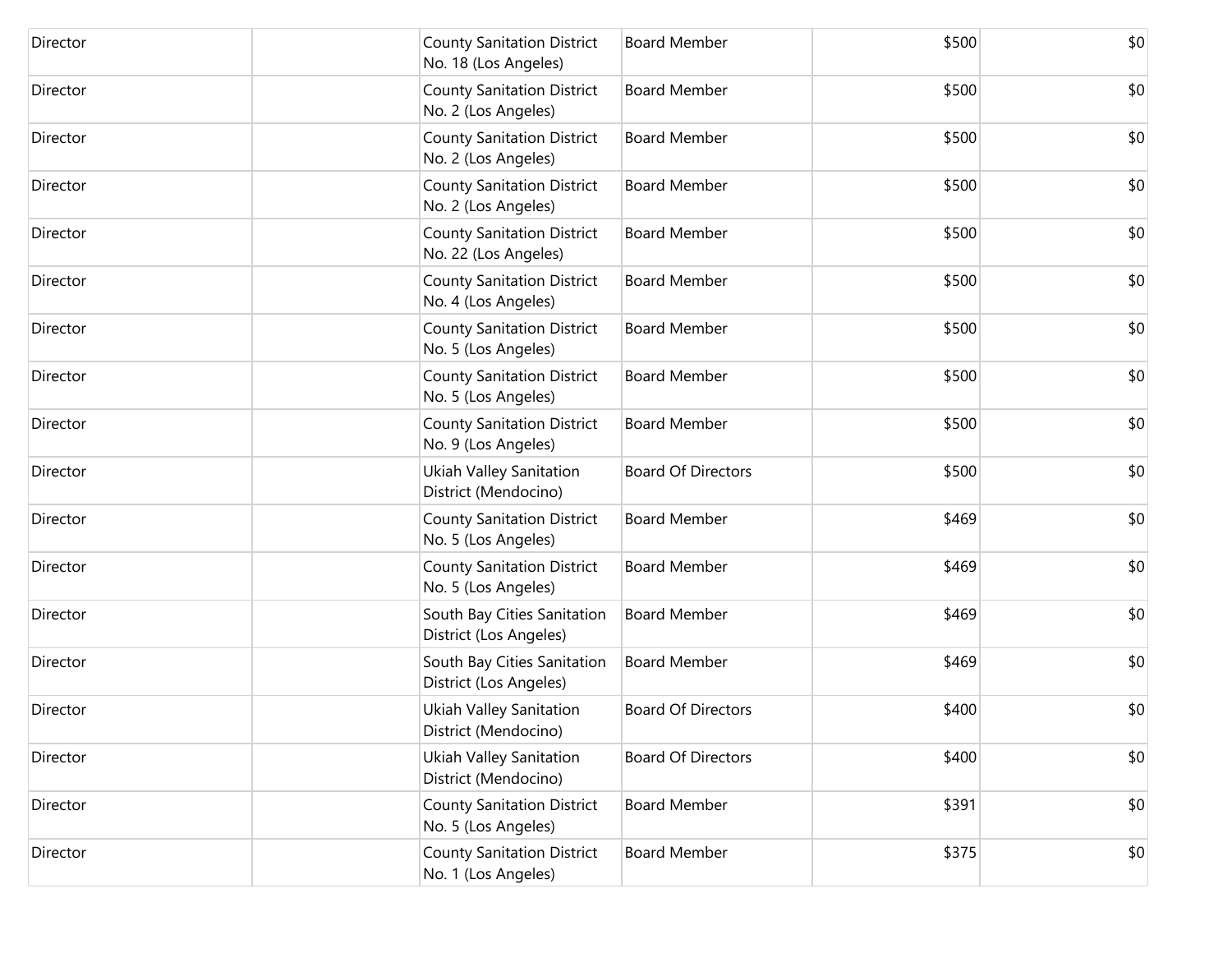| Director | <b>County Sanitation District</b><br>No. 1 (Los Angeles)  | <b>Board Member</b> | \$375 | \$0 |
|----------|-----------------------------------------------------------|---------------------|-------|-----|
| Director | <b>County Sanitation District</b><br>No. 15 (Los Angeles) | <b>Board Member</b> | \$375 | \$0 |
| Director | <b>County Sanitation District</b><br>No. 15 (Los Angeles) | <b>Board Member</b> | \$375 | \$0 |
| Director | <b>County Sanitation District</b><br>No. 15 (Los Angeles) | <b>Board Member</b> | \$375 | \$0 |
| Director | <b>County Sanitation District</b><br>No. 15 (Los Angeles) | <b>Board Member</b> | \$375 | \$0 |
| Director | <b>County Sanitation District</b><br>No. 18 (Los Angeles) | <b>Board Member</b> | \$375 | \$0 |
| Director | <b>County Sanitation District</b><br>No. 18 (Los Angeles) | <b>Board Member</b> | \$375 | \$0 |
| Director | <b>County Sanitation District</b><br>No. 18 (Los Angeles) | <b>Board Member</b> | \$375 | \$0 |
| Director | <b>County Sanitation District</b><br>No. 19 (Los Angeles) | <b>Board Member</b> | \$375 | \$0 |
| Director | <b>County Sanitation District</b><br>No. 2 (Los Angeles)  | <b>Board Member</b> | \$375 | \$0 |
| Director | <b>County Sanitation District</b><br>No. 2 (Los Angeles)  | <b>Board Member</b> | \$375 | \$0 |
| Director | <b>County Sanitation District</b><br>No. 2 (Los Angeles)  | <b>Board Member</b> | \$375 | \$0 |
| Director | <b>County Sanitation District</b><br>No. 2 (Los Angeles)  | <b>Board Member</b> | \$375 | \$0 |
| Director | <b>County Sanitation District</b><br>No. 21 (Los Angeles) | <b>Board Member</b> | \$375 | \$0 |
| Director | <b>County Sanitation District</b><br>No. 22 (Los Angeles) | <b>Board Member</b> | \$375 | \$0 |
| Director | <b>County Sanitation District</b><br>No. 28 (Los Angeles) | <b>Board Member</b> | \$375 | \$0 |
| Director | <b>County Sanitation District</b><br>No. 3 (Los Angeles)  | <b>Board Member</b> | \$375 | \$0 |
| Director | <b>County Sanitation District</b><br>No. 3 (Los Angeles)  | <b>Board Member</b> | \$375 | \$0 |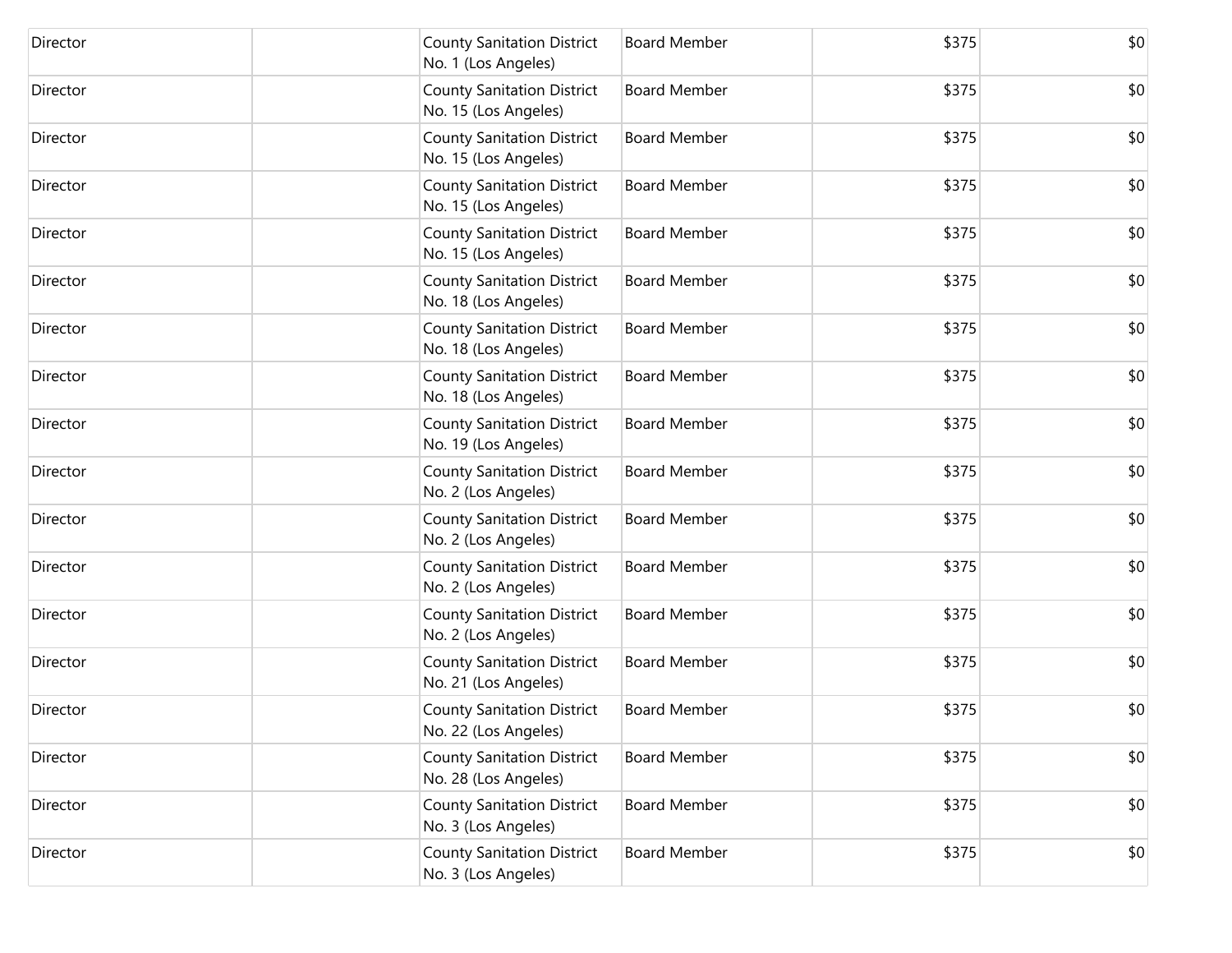| Director                    | <b>County Sanitation District</b><br>No. 4 (Los Angeles)  | <b>Board Member</b>       | \$375 | \$0 |
|-----------------------------|-----------------------------------------------------------|---------------------------|-------|-----|
| Director                    | <b>County Sanitation District</b><br>No. 5 (Los Angeles)  | <b>Board Member</b>       | \$375 | \$0 |
| Director                    | South Bay Cities Sanitation<br>District (Los Angeles)     | <b>Board Member</b>       | \$375 | \$0 |
| Director                    | South Bay Cities Sanitation<br>District (Los Angeles)     | <b>Board Member</b>       | \$375 | \$0 |
| Director                    | Ukiah Valley Sanitation<br>District (Mendocino)           | <b>Board Of Directors</b> | \$375 | \$0 |
| Director                    | Ukiah Valley Sanitation<br>District (Mendocino)           | <b>Board Of Directors</b> | \$375 | \$0 |
| Board Of Director/Alternate | Delta Diablo                                              | <b>Board Member</b>       | \$340 | \$0 |
| Director                    | <b>County Sanitation District</b><br>No. 1 (Los Angeles)  | <b>Board Member</b>       | \$250 | \$0 |
| Director                    | <b>County Sanitation District</b><br>No. 15 (Los Angeles) | <b>Board Member</b>       | \$250 | \$0 |
| Director                    | <b>County Sanitation District</b><br>No. 15 (Los Angeles) | <b>Board Member</b>       | \$250 | \$0 |
| Director                    | <b>County Sanitation District</b><br>No. 15 (Los Angeles) | <b>Board Member</b>       | \$250 | \$0 |
| Director                    | <b>County Sanitation District</b><br>No. 15 (Los Angeles) | <b>Board Member</b>       | \$250 | \$0 |
| Director                    | <b>County Sanitation District</b><br>No. 19 (Los Angeles) | <b>Board Member</b>       | \$250 | \$0 |
| Director                    | <b>County Sanitation District</b><br>No. 2 (Los Angeles)  | <b>Board Member</b>       | \$250 | \$0 |
| Director                    | <b>County Sanitation District</b><br>No. 2 (Los Angeles)  | <b>Board Member</b>       | \$250 | \$0 |
| Director                    | <b>County Sanitation District</b><br>No. 21 (Los Angeles) | <b>Board Member</b>       | \$250 | \$0 |
| Director                    | <b>County Sanitation District</b><br>No. 21 (Los Angeles) | <b>Board Member</b>       | \$250 | \$0 |
| Director                    | <b>County Sanitation District</b><br>No. 21 (Los Angeles) | <b>Board Member</b>       | \$250 | \$0 |
| Director                    | <b>County Sanitation District</b><br>No. 22 (Los Angeles) | <b>Board Member</b>       | \$250 | \$0 |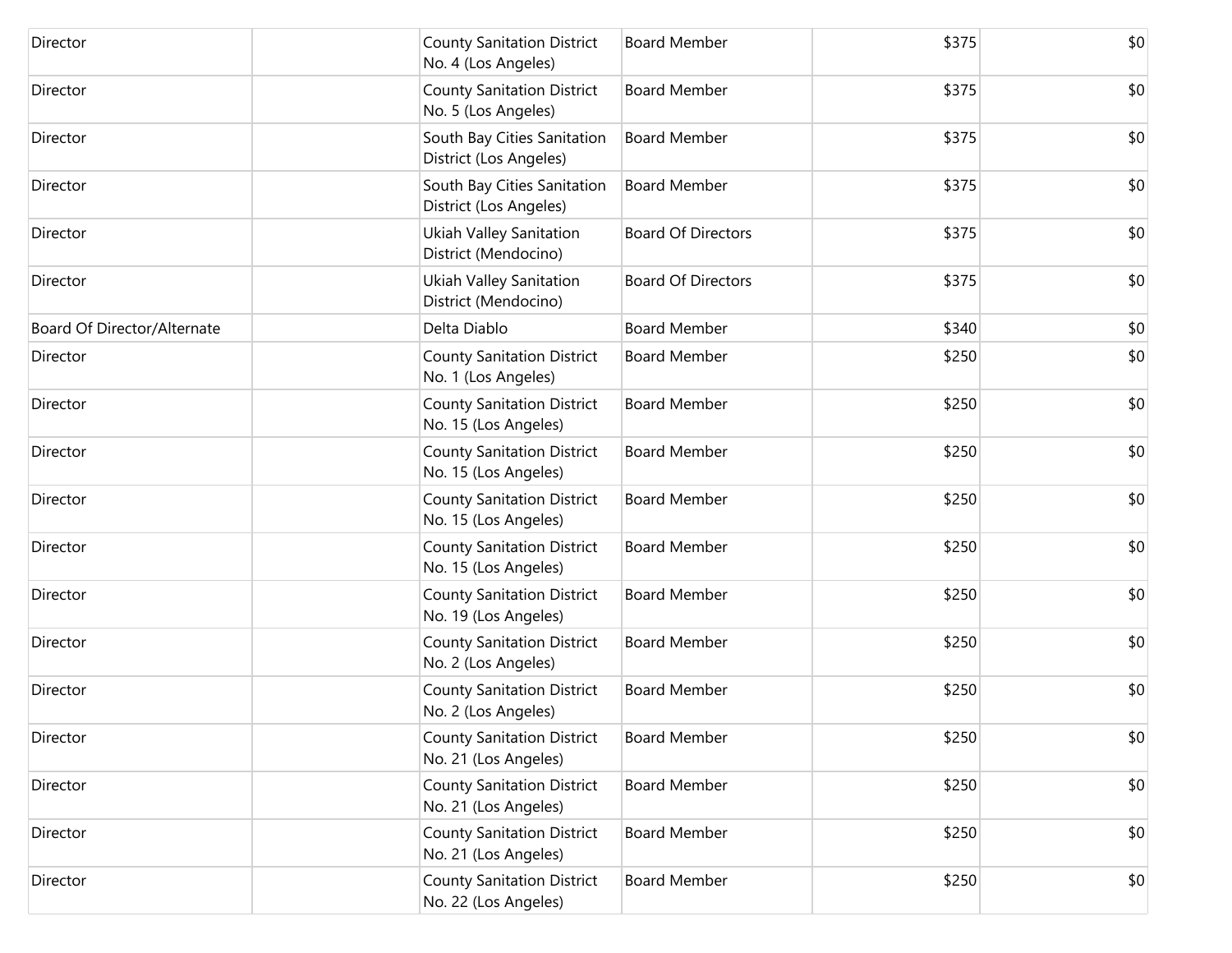| Director                    | <b>County Sanitation District</b><br>No. 22 (Los Angeles)                   | <b>Board Member</b> | \$250 | \$0 |
|-----------------------------|-----------------------------------------------------------------------------|---------------------|-------|-----|
| Director                    | <b>County Sanitation District</b><br>No. 3 (Los Angeles)                    | <b>Board Member</b> | \$250 | \$0 |
| Director                    | <b>County Sanitation District</b><br>No. 5 (Los Angeles)                    | <b>Board Member</b> | \$250 | \$0 |
| Director                    | <b>County Sanitation District</b><br>No. 8 (Los Angeles)                    | <b>Board Member</b> | \$250 | \$0 |
| Director                    | Santa Clarita Valley<br>Sanitation District of Los<br><b>Angeles County</b> | <b>Board Member</b> | \$250 | \$0 |
| Director                    | <b>County Sanitation District</b><br>No. 15 (Los Angeles)                   | <b>Board Member</b> | \$188 | \$0 |
| Director                    | <b>County Sanitation District</b><br>No. 21 (Los Angeles)                   | <b>Board Member</b> | \$188 | \$0 |
| Director                    | <b>County Sanitation District</b><br>No. 5 (Los Angeles)                    | <b>Board Member</b> | \$188 | \$0 |
| Director                    | South Bay Cities Sanitation<br>District (Los Angeles)                       | <b>Board Member</b> | \$188 | \$0 |
| Director                    | South Bay Cities Sanitation<br>District (Los Angeles)                       | <b>Board Member</b> | \$188 | \$0 |
| Board Of Director/Alternate | Delta Diablo                                                                | <b>Board Member</b> | \$170 | \$0 |
| Director                    | <b>County Sanitation District</b><br>No. 1 (Los Angeles)                    | <b>Board Member</b> | \$125 | \$0 |
| Director                    | <b>County Sanitation District</b><br>No. 1 (Los Angeles)                    | <b>Board Member</b> | \$125 | \$0 |
| Director                    | <b>County Sanitation District</b><br>No. 1 (Los Angeles)                    | <b>Board Member</b> | \$125 | \$0 |
| Director                    | <b>County Sanitation District</b><br>No. 15 (Los Angeles)                   | <b>Board Member</b> | \$125 | \$0 |
| Director                    | <b>County Sanitation District</b><br>No. 15 (Los Angeles)                   | <b>Board Member</b> | \$125 | \$0 |
| Director                    | <b>County Sanitation District</b><br>No. 15 (Los Angeles)                   | <b>Board Member</b> | \$125 | \$0 |
| Director                    | <b>County Sanitation District</b><br>No. 15 (Los Angeles)                   | <b>Board Member</b> | \$125 | \$0 |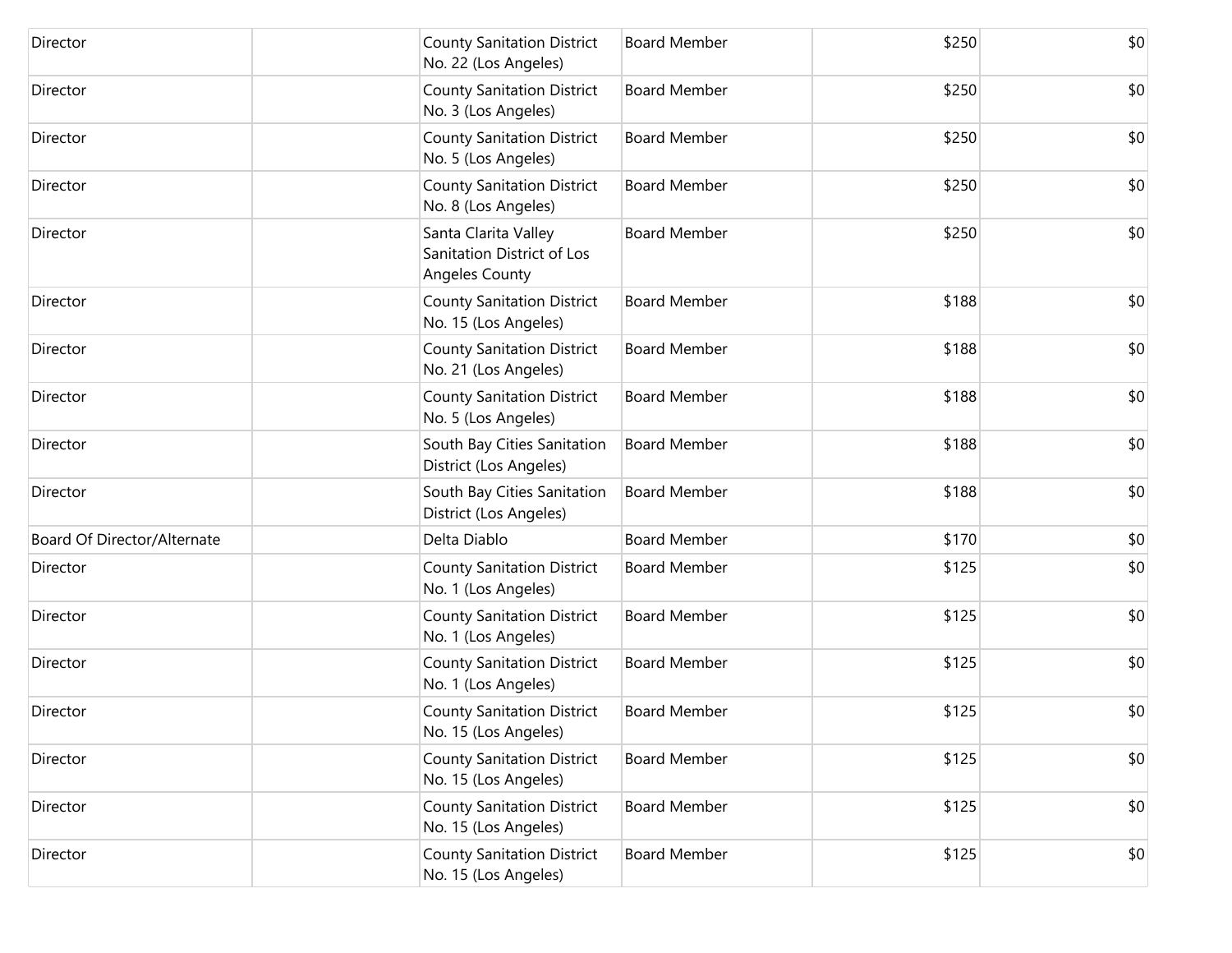| Director | <b>County Sanitation District</b><br>No. 15 (Los Angeles) | <b>Board Member</b> | \$125 | \$0 |
|----------|-----------------------------------------------------------|---------------------|-------|-----|
| Director | <b>County Sanitation District</b><br>No. 16 (Los Angeles) | <b>Board Member</b> | \$125 | \$0 |
| Director | <b>County Sanitation District</b><br>No. 16 (Los Angeles) | <b>Board Member</b> | \$125 | \$0 |
| Director | <b>County Sanitation District</b><br>No. 18 (Los Angeles) | <b>Board Member</b> | \$125 | \$0 |
| Director | <b>County Sanitation District</b><br>No. 18 (Los Angeles) | <b>Board Member</b> | \$125 | \$0 |
| Director | <b>County Sanitation District</b><br>No. 18 (Los Angeles) | <b>Board Member</b> | \$125 | \$0 |
| Director | <b>County Sanitation District</b><br>No. 18 (Los Angeles) | <b>Board Member</b> | \$125 | \$0 |
| Director | <b>County Sanitation District</b><br>No. 18 (Los Angeles) | <b>Board Member</b> | \$125 | \$0 |
| Director | <b>County Sanitation District</b><br>No. 19 (Los Angeles) | <b>Board Member</b> | \$125 | \$0 |
| Director | <b>County Sanitation District</b><br>No. 2 (Los Angeles)  | <b>Board Member</b> | \$125 | \$0 |
| Director | <b>County Sanitation District</b><br>No. 2 (Los Angeles)  | <b>Board Member</b> | \$125 | \$0 |
| Director | <b>County Sanitation District</b><br>No. 2 (Los Angeles)  | <b>Board Member</b> | \$125 | \$0 |
| Director | <b>County Sanitation District</b><br>No. 2 (Los Angeles)  | <b>Board Member</b> | \$125 | \$0 |
| Director | <b>County Sanitation District</b><br>No. 2 (Los Angeles)  | <b>Board Member</b> | \$125 | \$0 |
| Director | <b>County Sanitation District</b><br>No. 21 (Los Angeles) | <b>Board Member</b> | \$125 | \$0 |
| Director | <b>County Sanitation District</b><br>No. 21 (Los Angeles) | <b>Board Member</b> | \$125 | \$0 |
| Director | <b>County Sanitation District</b><br>No. 22 (Los Angeles) | <b>Board Member</b> | \$125 | \$0 |
| Director | <b>County Sanitation District</b><br>No. 22 (Los Angeles) | <b>Board Member</b> | \$125 | \$0 |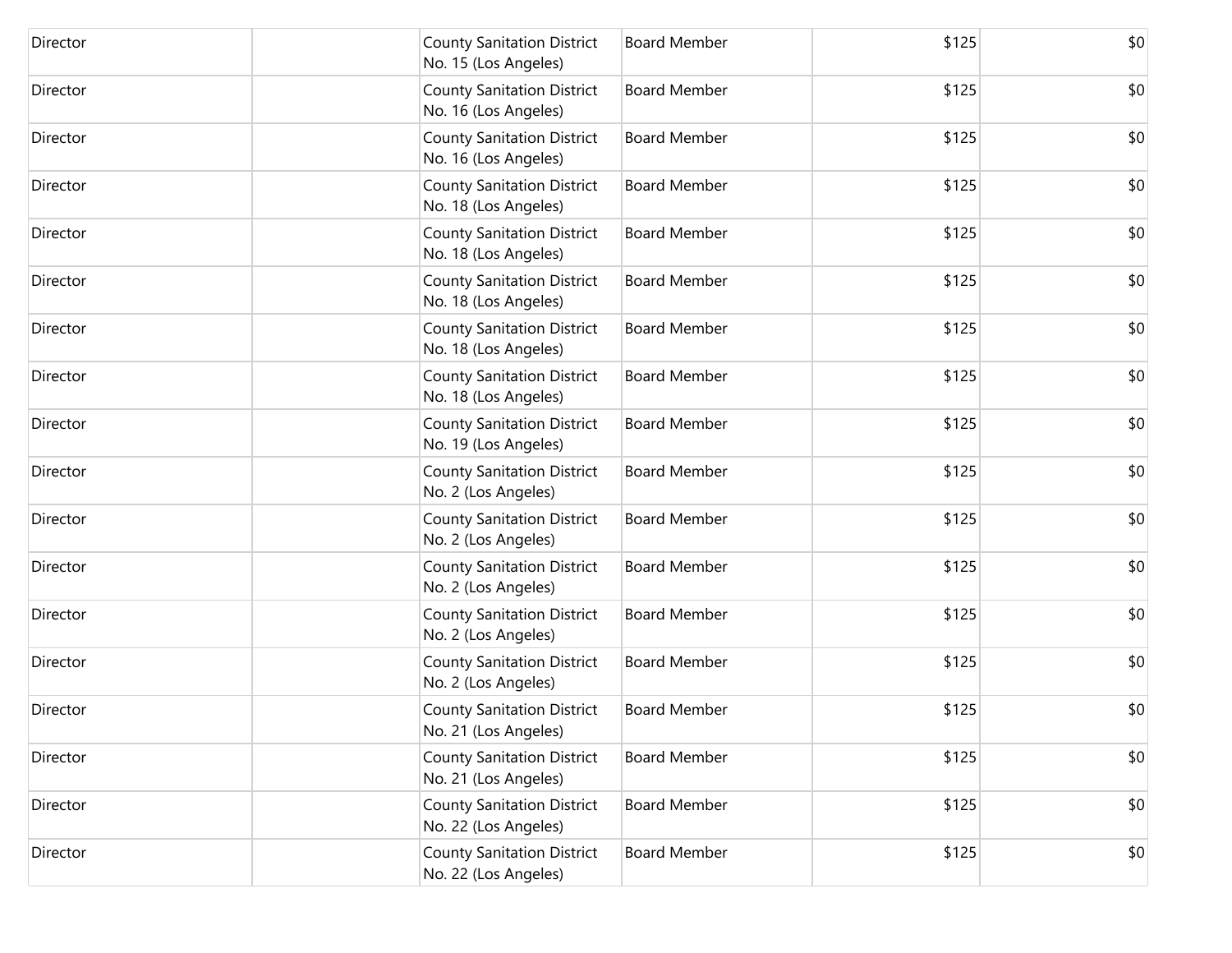| Director | <b>County Sanitation District</b><br>No. 22 (Los Angeles) | <b>Board Member</b> | \$125 | \$0 |
|----------|-----------------------------------------------------------|---------------------|-------|-----|
| Director | <b>County Sanitation District</b><br>No. 22 (Los Angeles) | <b>Board Member</b> | \$125 | \$0 |
| Director | <b>County Sanitation District</b><br>No. 3 (Los Angeles)  | <b>Board Member</b> | \$125 | \$0 |
| Director | <b>County Sanitation District</b><br>No. 3 (Los Angeles)  | <b>Board Member</b> | \$125 | \$0 |
| Director | <b>County Sanitation District</b><br>No. 3 (Los Angeles)  | <b>Board Member</b> | \$125 | \$0 |
| Director | <b>County Sanitation District</b><br>No. 3 (Los Angeles)  | <b>Board Member</b> | \$125 | \$0 |
| Director | <b>County Sanitation District</b><br>No. 3 (Los Angeles)  | <b>Board Member</b> | \$125 | \$0 |
| Director | <b>County Sanitation District</b><br>No. 5 (Los Angeles)  | <b>Board Member</b> | \$94  | \$0 |
| Director | <b>County Sanitation District</b><br>No. 5 (Los Angeles)  | <b>Board Member</b> | \$94  | \$0 |
| Director | <b>County Sanitation District</b><br>No. 5 (Los Angeles)  | <b>Board Member</b> | \$94  | \$0 |
| Director | South Bay Cities Sanitation<br>District (Los Angeles)     | <b>Board Member</b> | \$94  | \$0 |
| Director | South Bay Cities Sanitation<br>District (Los Angeles)     | <b>Board Member</b> | \$94  | \$0 |
| Director | <b>County Sanitation District</b><br>No. 22 (Los Angeles) | <b>Board Member</b> | \$75  | \$0 |
| Director | <b>County Sanitation District</b><br>No. 22 (Los Angeles) | <b>Board Member</b> | \$63  | \$0 |
| Director | <b>County Sanitation District</b><br>No. 18 (Los Angeles) | <b>Board Member</b> | \$63  | \$0 |
| Director | <b>County Sanitation District</b><br>No. 1 (Los Angeles)  | <b>Board Member</b> | \$0   | \$0 |
| Director | <b>County Sanitation District</b><br>No. 14 (Los Angeles) | <b>Board Member</b> | \$0   | \$0 |
| Director | <b>County Sanitation District</b><br>No. 14 (Los Angeles) | <b>Board Member</b> | \$0   | \$0 |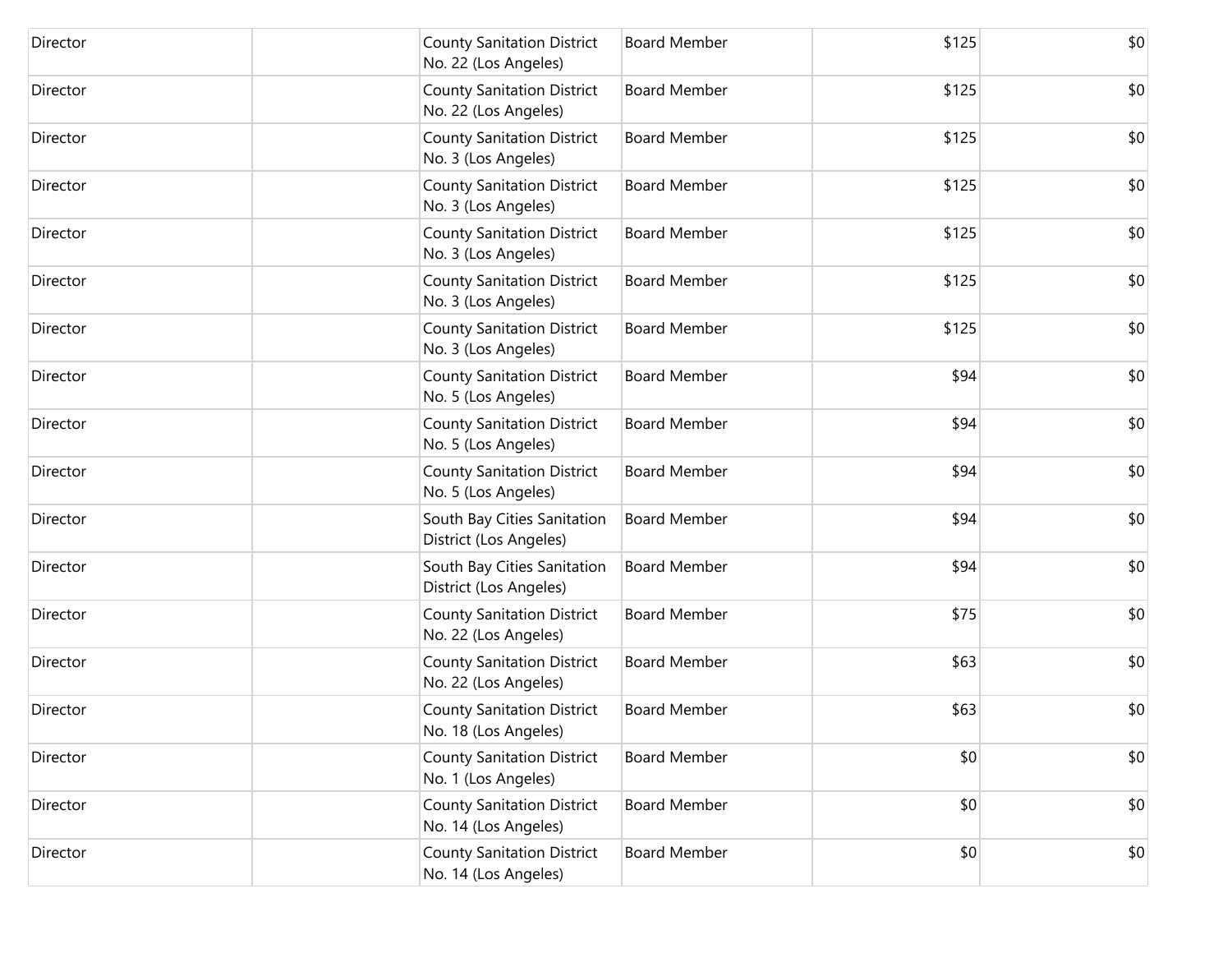| Director | <b>County Sanitation District</b><br>No. 14 (Los Angeles) | <b>Board Member</b>   | \$0 | \$0 |
|----------|-----------------------------------------------------------|-----------------------|-----|-----|
| Director | <b>County Sanitation District</b><br>No. 14 (Los Angeles) | <b>Board Member</b>   | \$0 | \$0 |
| Director | <b>County Sanitation District</b><br>No. 15 (Los Angeles) | <b>Board Member</b>   | \$0 | \$0 |
| Director | <b>County Sanitation District</b><br>No. 15 (Los Angeles) | <b>Board Member</b>   | \$0 | \$0 |
| Director | <b>County Sanitation District</b><br>No. 15 (Los Angeles) | <b>Board Member</b>   | \$0 | \$0 |
| Director | <b>County Sanitation District</b><br>No. 16 (Los Angeles) | <b>Board Member</b>   | \$0 | \$0 |
| Director | <b>County Sanitation District</b><br>No. 17 (Los Angeles) | <b>Board Member</b>   | \$0 | \$0 |
| Director | <b>County Sanitation District</b><br>No. 17 (Los Angeles) | <b>Board Member</b>   | \$0 | \$0 |
| Director | <b>County Sanitation District</b><br>No. 2 (Los Angeles)  | <b>Board Member</b>   | \$0 | \$0 |
| Director | <b>County Sanitation District</b><br>No. 20 (Los Angeles) | <b>Board Member</b>   | \$0 | \$0 |
| Director | <b>County Sanitation District</b><br>No. 20 (Los Angeles) | <b>Board Member</b>   | \$0 | \$0 |
| Director | <b>County Sanitation District</b><br>No. 20 (Los Angeles) | <b>Board Member</b>   | \$0 | \$0 |
| Director | <b>County Sanitation District</b><br>No. 22 (Los Angeles) | <b>Board Member</b>   | \$0 | \$0 |
| Director | <b>County Sanitation District</b><br>No. 5 (Los Angeles)  | <b>Board Member</b>   | \$0 | \$0 |
| Director | Sacramento Area Sewer<br>District                         | <b>District Board</b> | \$0 | \$0 |
| Director | Sacramento Area Sewer<br>District                         | District Board        | \$0 | \$0 |
| Director | Sacramento Area Sewer<br>District                         | District Board        | \$0 | \$0 |
| Director | Sacramento Area Sewer<br>District                         | District Board        | \$0 | \$0 |